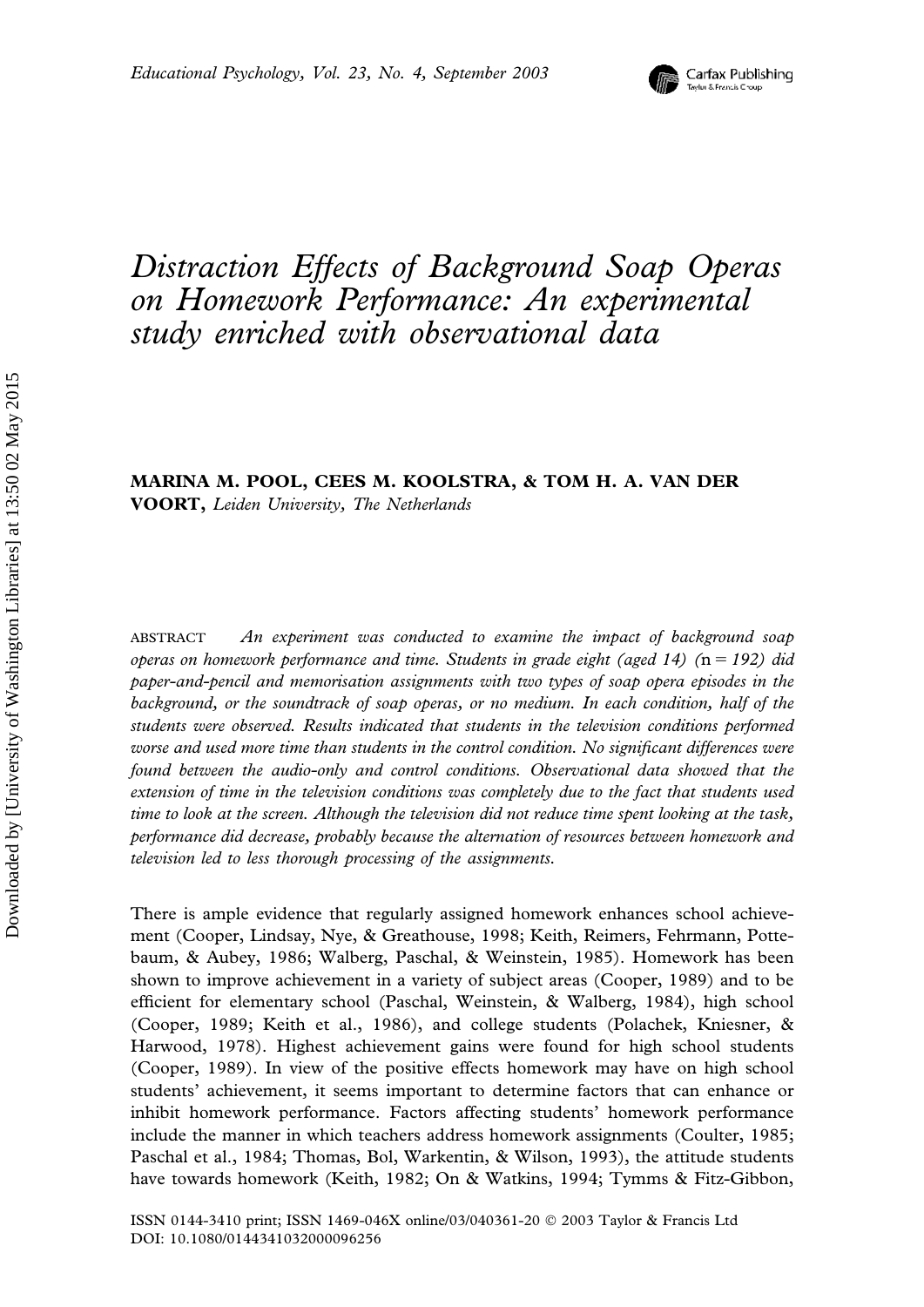1992), and factors in students' home environment, including parents' interest and involvement in homework (Epstein, 1984; Miller & Kelley, 1991).

The present study was focused on one important element in the students' home study environment that may influence homework performance, namely, the presence of background television while high school students are doing their homework. An American study (Patton, Stinard, & Routh, 1983) reported that about 30% of the students in grades 5 to 9 occasionally do their homework while the television is on. A more recent Dutch study indicated that over 50% of the students in grades eight and 10 every so often combine their homework with watching television (Beentjes, Koolstra, & van der Voort, 1996). The higher percentage found in the latter study may be due to the fact that in the past few decades the opportunities for students to combine homework with watching television have strongly grown due to the increasing number of students who have access to a television set in their own room (van der Voort et al., 1998).

According to limited capacity theories, it is likely that background television inhibits homework performance. Limited capacity theories argue that people have only a limited pool of mental resources for processing information (Basil, 1994; Kahneman, 1973; Lang, 2000). When doing homework (the primary task) is combined with watching television (the secondary task), the student is charged with two tasks that compete for limited information processing resources. Combining homework and television, therefore, may lead to an overload of information that exceeds attentional capacity or resources, with the result that only part of the information can be processed and homework performance decreases.

Limited capacity theorists hold two alternative positions when explaining capacity interference between two concurrent tasks (Bourke, Duncan, & Nimmo-Smith, 1996). One group of theorists argue that interference occurs when the general attentional capacity is exceeded. In this view, performance on difficult homework assignments that draw heavily on the students' total attentional capacity may particularly suffer when homework is combined with watching television. However, other theorists argue that interference occurs when two tasks compete for the same information processing resources and the capacity of those specific resources is exceeded, a phenomenon called "structural interference" (Bourke et al., 1996). According to this view, tasks may interfere with one another even if the total attentional capacity is not exceeded. Structural interference may arise, for example, when verbal assignments are combined with watching a talk show, because both activities require the processing of linguistic information.

When homework is combined with background television, there is an extra reason to assume that capacity limits may be exceeded and that homework performance deteriorates, because many elements in the structure and content of television can elicit orienting responses (Lang, 2000). An orienting response involves an automatic allocation of processing resources to the television program as a reaction to novel or interesting stimuli, including sound effects, visual complexity, movement, cuts, and zooms (Anderson & Lorch, 1983; Lang, 2000). While looking at the homework task, auditory features of the television can elicit orienting responses, resulting in a decrease in the amount of resources available for the assignments. As a consequence, the homework can be processed less thoroughly and performance deteriorates. Interference due to orienting responses is especially detrimental to homework assignments that demand continuous attention, for example acquiring the basic ideas of a study text (Armstrong & Greenberg, 1990).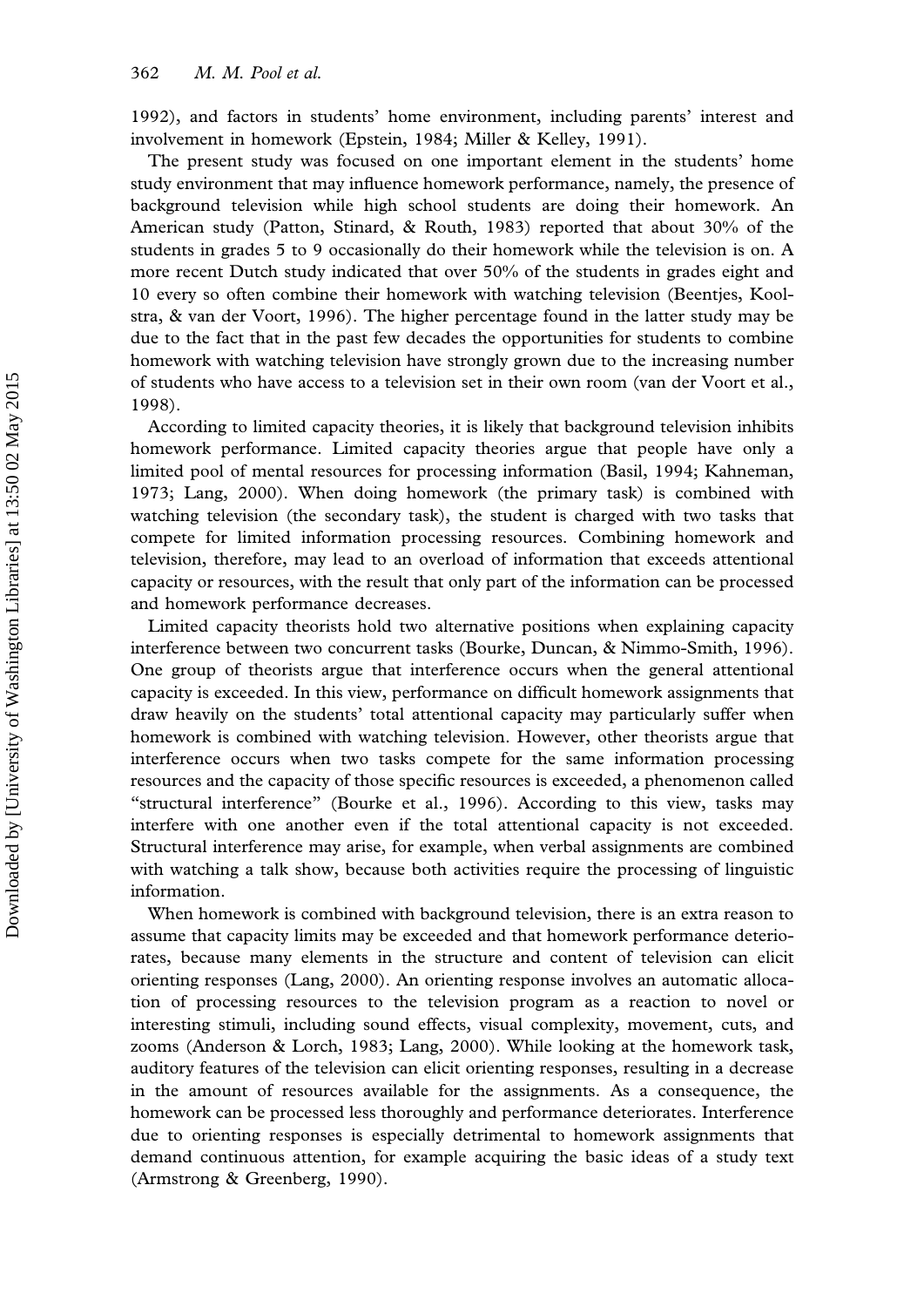Several experimental studies on the effect of background television on cognitive test performance have shown that television can indeed interfere with performance, especially on difficult tasks that demand ongoing attention (Armstrong, 1993, 1997; Armstrong, Boiarsky, & Mares, 1991; Armstrong & Greenberg, 1990; Armstrong & Sopory, 1997; Furnham, Gunter, & Peterson, 1994). However, these findings cannot simply be generalised to the homework situation of high school students for four reasons. First, the cognitive tests used were different from homework assignments, because (a) the tests often required general cognitive skills whereas homework also requires knowledge of a subject with a specific content, and (b) brief tasks were usually used, lasting only a few minutes, whereas homework assignments usually take more time. Second, the students participating in previous studies were university students whose study skills may be more advanced than those of high school students. Third, the background television programs used often differed from the programs high school students frequently watch while doing homework. Finally, the time available for completing the tasks was limited, whereas students at home generally have as much time as they need to finish homework assignments. There is evidence that tasks conducted under time pressure demand more processing resources and therefore are more likely to exceed capacity limits than tasks without a time limit (Kahneman, 1973).

To examine the impact of background media on regular homework performance, a limited number of experiments have been conducted that resembled the homework situation more closely. In one study (Cool, Yarbrough, Patton, Runde, & Keith, 1994), mathematics and reading assignments were used instead of cognitive tests. In addition, students could choose their favourite background programs. Contrary to previous studies with short-term tasks and a strict time limit, students in this study were given 30 minutes to complete the assignments, a time limit that was not very strict because students were allowed to stop before the 30 minutes had passed. Although the presence of background television significantly reduced the number of maths problems students attempted to solve, no significant performance differences were found between students studying in silence and students studying with background radio or television. However, the failure to find significant differences in students' homework performance may have resulted from the small number of subjects employed in this study, which restricted the statistical power for detecting significant differences. An additional reason to doubt whether the findings can directly be generalised to the home study situation of high school students is that the study involved students from grade six instead of high school students. Moreover, although the time limit was not very strict, students were instructed that they would have a 30-minute maximum in which to complete the tasks.

In the Netherlands, Pool and colleagues (Pool, Koolstra, & van der Voort, 2003; Pool, van der Voort, Beentjes, & Koolstra, 2000) conducted three studies that were designed to resemble the home study conditions of high school students more closely. Pool et al.'s studies were conducted with high school students, and with unrestricted time to complete the assignments. Because students had no time limit, the interference of background television could be examined not only in terms of performance scores but also in terms of time used to complete the assignments. In the study to be presented here, the distraction effects of background television have also been assessed in terms of both homework performance and time. Throughout this text, we will therefore use the term "distraction effects" to refer not only to a media-induced decrease in the quality of homework performance but also to a media-induced increase in the time used to complete the assignments.

As in the study of Cool et al. (1994), the assignments used in the studies of Pool et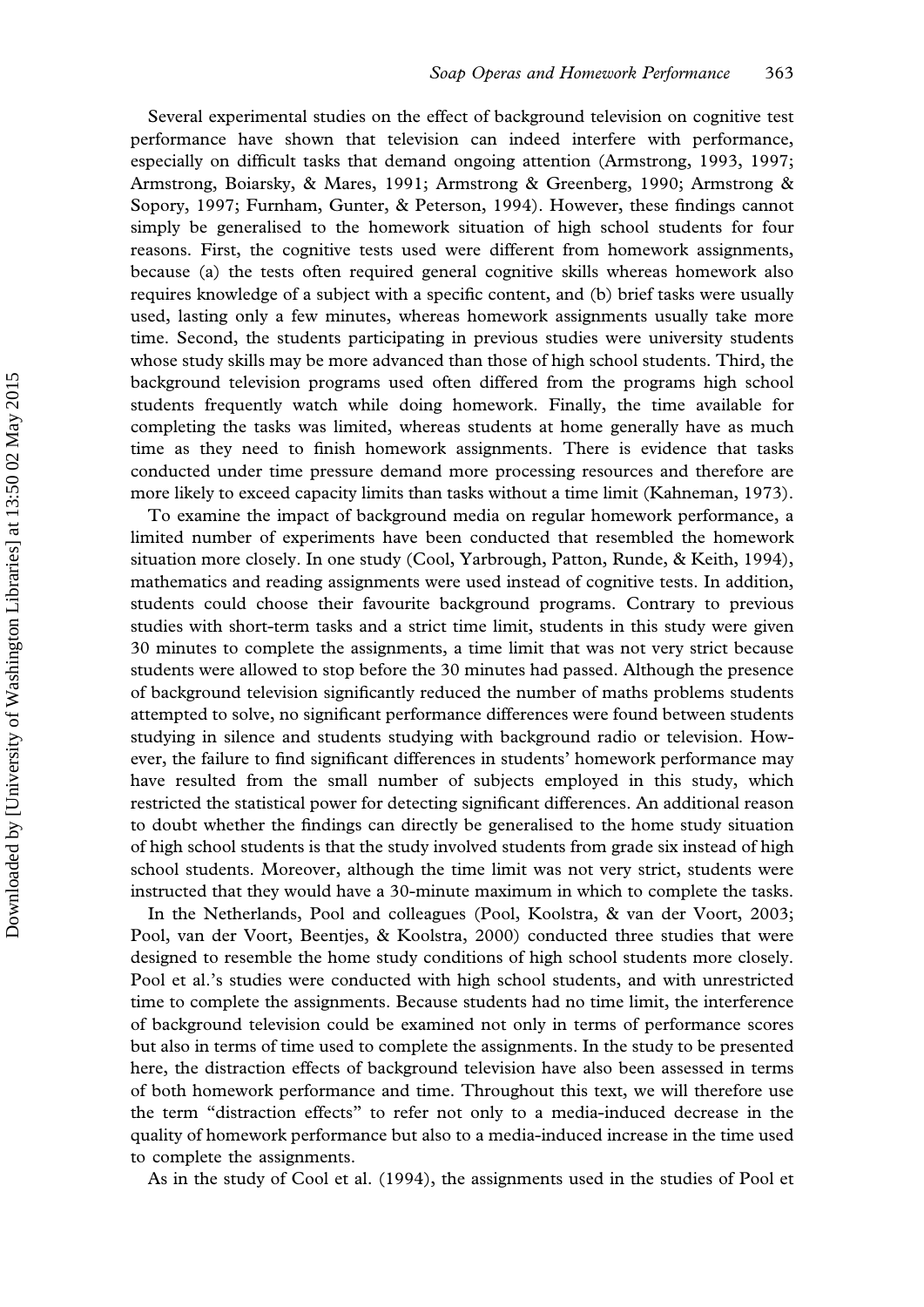al. (2000, 2003) resembled actual homework administered at school. Students were given both easy and difficult paper-and-pencil assignments in the first two studies (Pool et al., 2000) whereas difficult paper-and-pencil and memorisation assignments were used in the third study (Pool et al., 2003). The background programs shown were those that Dutch high school students frequently watch while doing homework, that is, English-language music videos and Dutch-language soap operas (Beentjes et al., 1996). All three studies found that background music videos did not lead to distraction effects. Background soap operas also did not lead to distraction effects, as far as easy paperand-pencil tasks were concerned. However, students doing difficult paper-and-pencil or memorisation assignments in combination with soap operas did have lower performance scores or used more time to complete the assignments than students in the control condition. The distraction effects invoked by the soap operas were about equally strong for difficult paper-and-pencil and memorisation assignments.

However, Pool et al.'s (2000, 2003) studies may have underestimated the strength of the distraction effects students experience in the home study setting, because the studies used old soap opera episodes that had been broadcast before. As a consequence, the episodes may have been less interesting and less distracting than new episodes that have not been broadcast previously—the type of program that students usually watch at home. One goal of the study to be presented here, therefore, was to examine whether distraction effects are stronger for new episodes than for old episodes. A second goal of the present study was to examine to what extent television-induced distraction effects are due to the auditory or audiovisual components of television. To this end, a comparison was made between the distraction effects of background television and of the soundtrack of the background television programs used. To our knowledge, previous research on the impact of background media on homework performance did not investigate what actually happens when students combine doing homework with watching television. Therefore, the third goal of the present study was to explore what students actually do when they combine doing homework with watching television by observing how they divide their visual attention between the homework task and the television screen.

## **Hypotheses**

To test whether new episodes of soap operas are more distracting than the old episodes used in previous studies, a comparison was made between students who did homework with old episodes, new episodes, and no medium (control condition) in the background. The old episodes were videotapes of programs broadcast previously, whereas the new episodes were shown at the moment they were actually broadcast on television. Although we expected new episodes to invoke stronger distraction effects than old episodes, in agreement with previous studies (Pool et al., 2000, 2003) we also expected old episodes to invoke distraction effects. Therefore, it was hypothesised that:

H1: Students doing homework with either old or new episodes of soap operas will perform worse or use more time to complete the assignments than students in the control condition.

H2: New episodes of soap operas will lead to stronger distraction effects than old episodes of soap operas.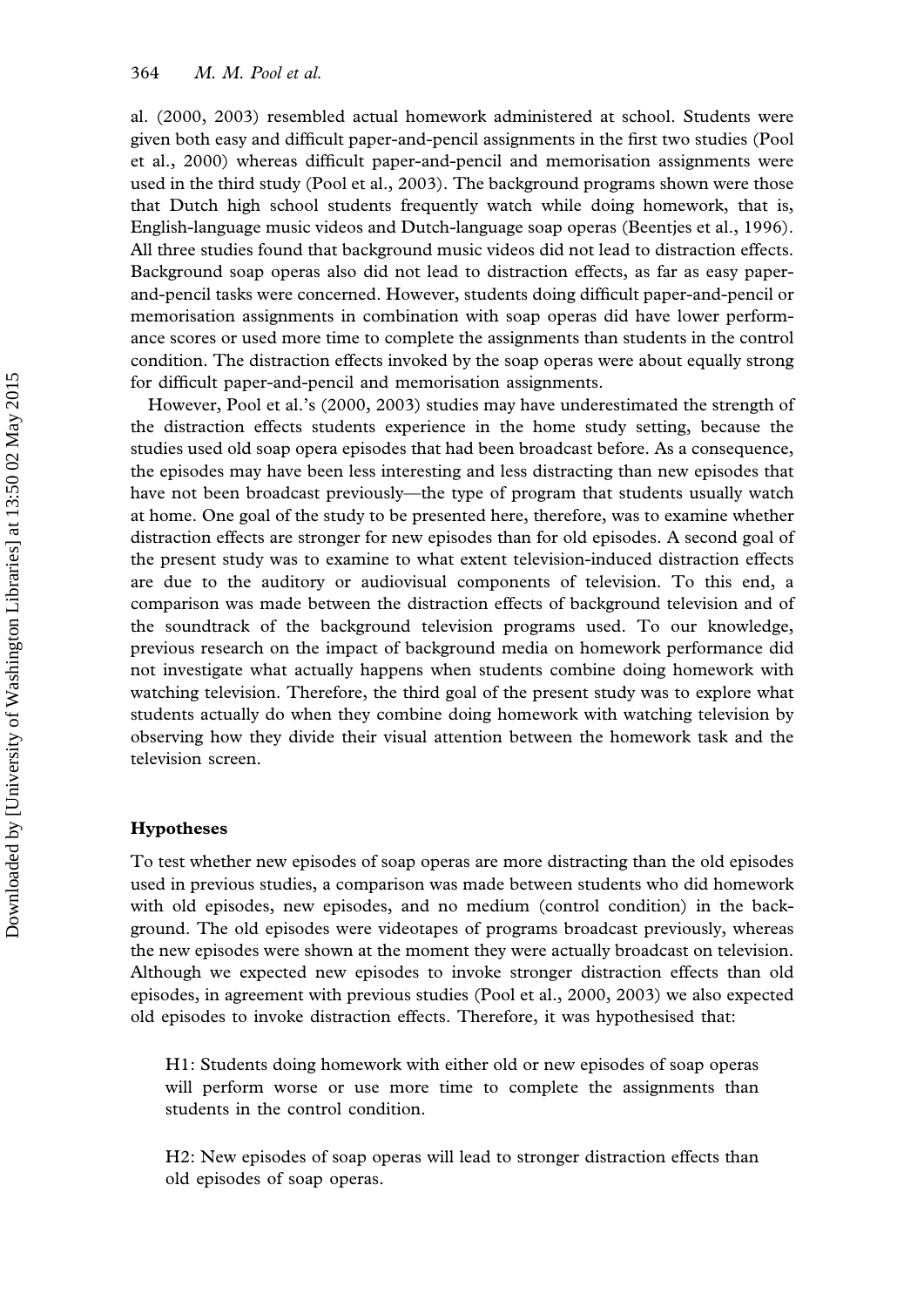In each condition, students did both paper-and-pencil and memorisation assignments. In common with the findings of Pool et al. (2003), we expected to find that:

H3: Distraction effects of soap operas are equally strong for difficult paperand-pencil and memorisation assignments.

To understand better the nature of television distraction, the present study included an audio-only condition in which students listened to the soundtrack of the episodes used in the new episodes television condition. Because the only difference between the audio-only and television conditions was the presence or absence of television images, this meant that we could examine the extent to which the distraction effects of background television are due to the auditory versus the audiovisual component of background programs. To establish the extent to which the auditory part of background programs is responsible for distraction effects, a comparison was made between students doing homework with the soundtrack of soap operas and students doing homework in silence. Although Pool et al. (2003) found no indication that background radio music invoked distraction effects on homework performance, we did expect to find distraction effects for the audio-only condition used in the present study, because the audiotrack of a soap opera contains mainly dialogue. Studies on the effect of background speech have shown that background speech interferes with performance on cognitive tests (Banbury & Berry, 1997; Colle & Welsh, 1976; Hale & Stevenson, 1974; Kaltsounis, 1973; Martin, Wogalter, & Forlano, 1988; Salamé & Baddeley, 1989). To our knowledge, the impact of background speech on homework performance has not been studied before. In agreement with the findings obtained in studies conducted with cognitive tests, we expected to find that background speech would interfere with homework performance:

H4: Students doing homework with the soundtrack of a soap opera in the background will perform worse or use more time to complete the assignments than students in the control condition.

If students are presented not only with the auditory part of soap operas but also with the accompanying images, we expected to find a further increase in distraction effects, because orienting responses may induce students to look up regularly from their homework toward the screen. As it takes time to look at the screen, we expected to find that the time students need to complete their homework would be prolonged. In addition, processing the visual television information and allocating processing resources back and forth from the homework to the television is likely to result in a loss of processing capacity for studying homework. Therefore, we expected that distraction effects in terms of performance also would be stronger for students presented with television images and sound than for students who only heard the auditory parts of the program. We therefore hypothesised that:

H5: Background soap operas will lead to stronger distraction effects than the soundtrack of soap operas.

The third goal of the present study was to establish, through observation, how students divide their time and attention between homework and television. At one extreme, students may use the television as a background radio and keep their eyes focused on their homework assignments. At the other extreme, students may use most of their time to look at the television screen and hardly spend any time on the homework material. In the case that students with background television spend more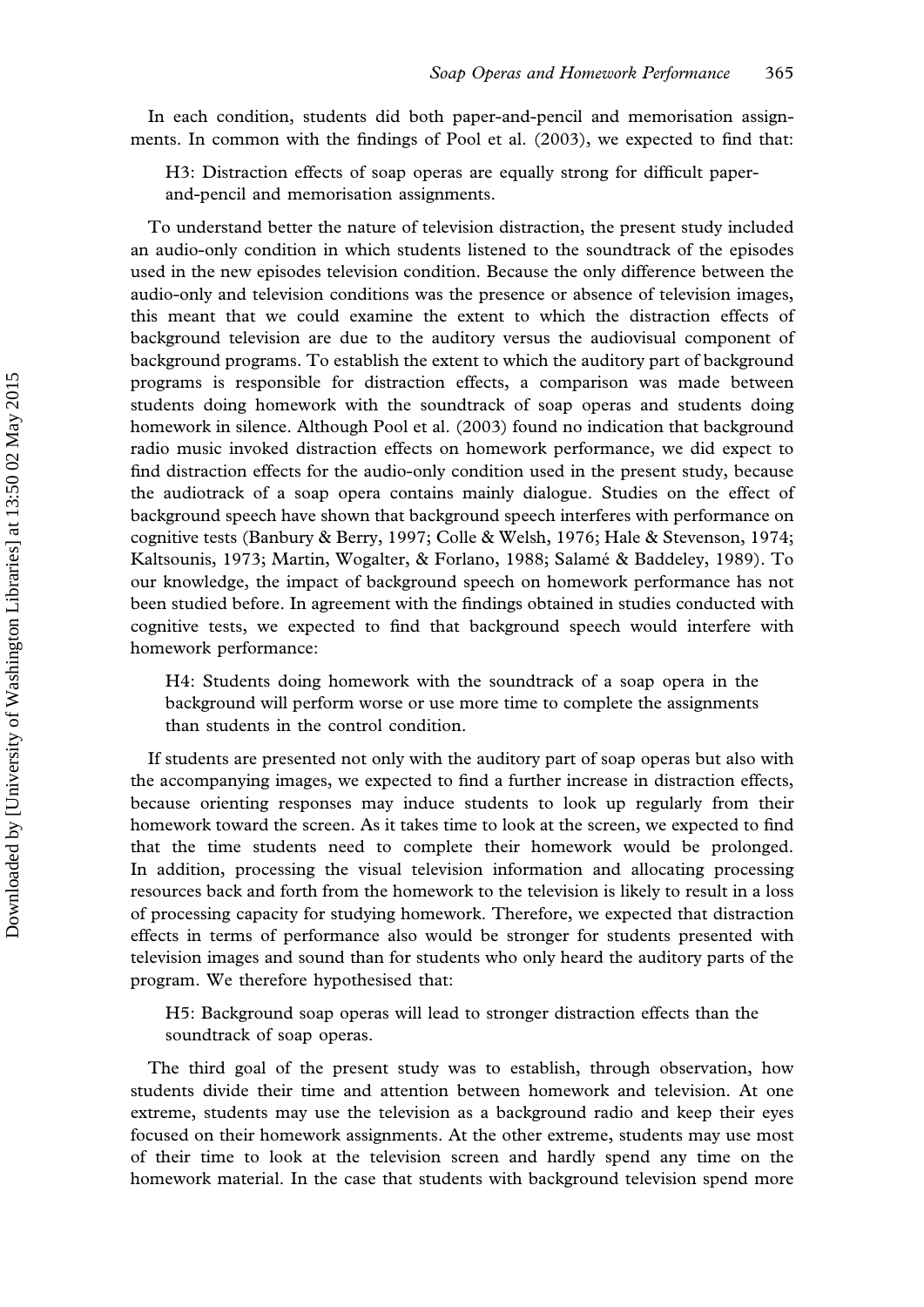

FIG. 1. Four possible patterns for the division of time between homework and background television.

time doing homework than students in the control condition, there are four possible patterns of how students divide their time between homework and television. These patterns are shown in Fig. 1.

In Pattern 1, students in the television conditions do not spend time looking at the television, but they do spend more time looking at the homework tasks than students in the control condition. Hence, the television is used as a background radio. The students may listen to the auditory information presented by the television, but they do not look at the screen. Therefore, the extension of time used to complete assignments is solely due to the fact that television's auditory information impedes students' processing of the information presented in the homework task.

In Pattern 2, students in the television conditions use the same amount of time to look at the assignments as students in the control condition, but they use additional time to look at the screen. Therefore, the extension of time used to complete the assignments is caused only by taking time to look at the television program.

Pattern 3 illustrates that students in the television conditions take less time to look at their assignment than students in the control condition, and they take a lot of time to look at the screen. The extension of the total amount of time used to complete the assignments is caused by the fact that television displaces part of the time students look at their homework.

Finally, in Pattern 4 students in the television conditions use time to look at the television, and they also use more time to look at the homework tasks than students in the control condition. One reason why students need more time to look at their homework may be that they are distracted by the auditory stimuli of the television. However, the amount of time spent looking at the homework may also have increased because it takes time to allocate processing resources back and forth from the television to the homework task.

Because how students divide their time between homework tasks and background television has never been studied before, we refrained from formulating hypotheses. The observational part of the study was designed to explore:

RQ 1: How do students divide their time between homework and television?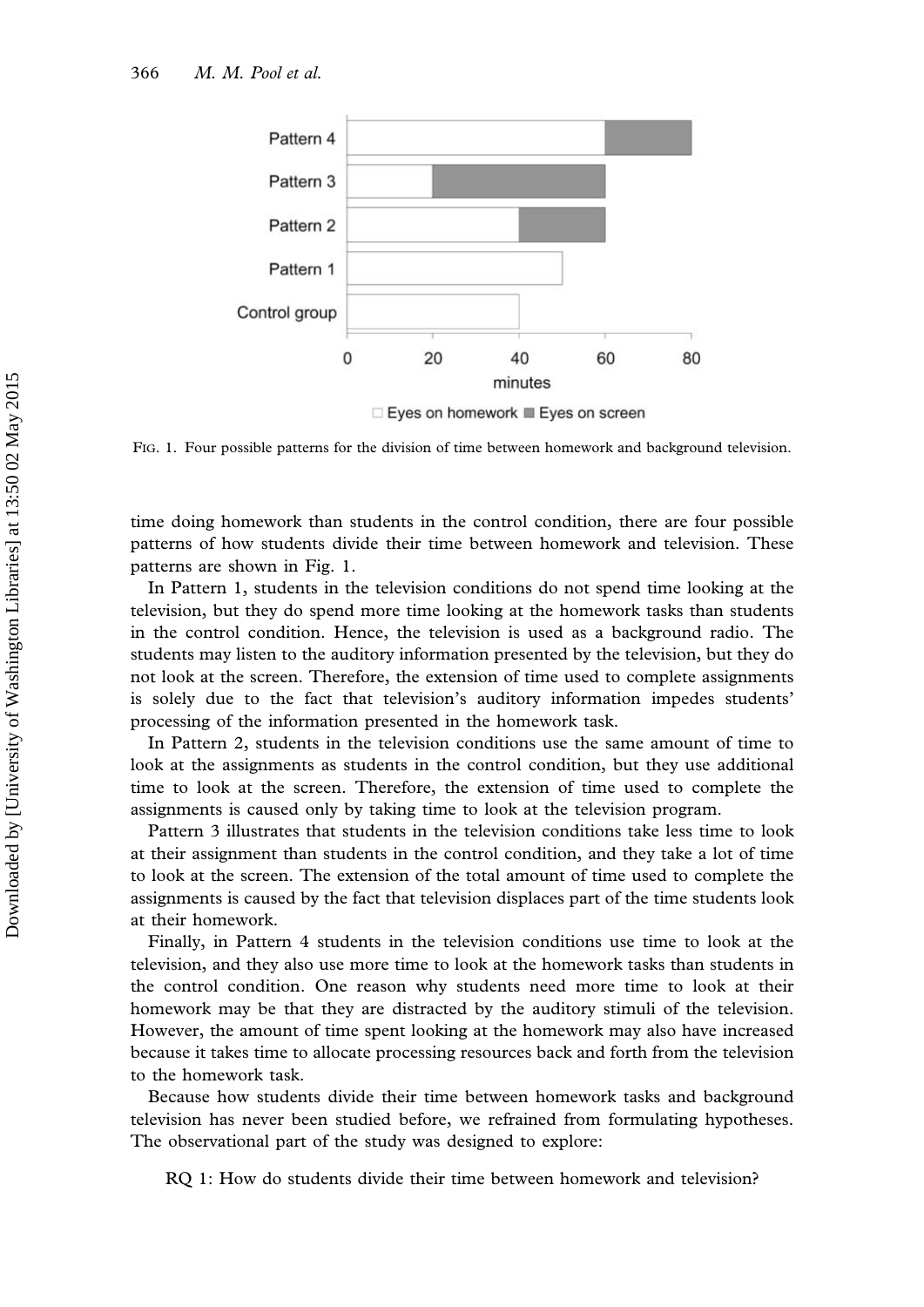Although observational data cannot provide a direct explanation for distraction effects in terms of performance scores, they may indicate which explanation of a performance decrement is most plausible. If Pattern 1 is found, the explanation is clear. Because students do not visually orient toward the television, a performance decrement must be caused by the auditory stimuli of the television programs. Pattern 3 also seems to provide a clear explanation: because the presence of television induces students to spend less time on the homework assignments, performance will deteriorate. In Patterns 2 and 4, two reasons can account for a performance decrement, namely auditory distraction and a reallocation of resources. Auditory distraction takes place when the student is visually oriented toward the homework but the auditory stimuli prevent the homework information from being thoroughly processed (as in Pattern 1). Reallocating resources can cause a performance decrement because information processing capacity is used for alternating the students' focus between homework and television, leaving fewer resources to process the homework.

We realise that the use of systematic observation may complicate a study that is designed to examine the distraction effects of the presence of background media, because the observation may itself function as an extra distraction factor. It has been shown, for example, that the presence of an experimenter can induce students to suppress the stimuli presented by background television (Pool et al., 2000). Therefore, in the present study, the utmost care was taken to ensure that the observation method used did not lead to additional distraction effects. The first precaution was that the participants were observed with an unobtrusive, small camera, which reduced the likelihood of students realising that they were being observed. Second, to prevent students' tendency to suppress their viewing behavior, we did not point out the actual reason for the observation to the students. Instead, the students were told that fellow researchers were interested in their sitting posture while doing homework. Because half of the students in each condition were observed and the other half were not, we were able to check whether the observation indeed did not lead to additional distraction effects.

#### **Method**

## *Participants*

The study was conducted with a sample of 192 students from grade eight (92 girls, 100 boys, mean age 14 years 1 month) out of five schools in the urban district of Leiden, the Netherlands. The participants attended a school for general secondary education preparing for intermediate or higher vocational education but not for university education. The IQ of the students who attend this type of secondary school generally lies between 90 and 120. Participants came from both lower and middle class families. All participants were proficient in Dutch.

Prior to the selection of the participants, a standardised reading comprehension test (van Kan & Aarnoutse, 1993) was administered to 382 students in their classrooms. At the end of the test, the students were asked to participate in the experiment for a payment of 20 guilders (about eight dollars) at a future date. Of these 382 students, 296 (78%) were willing to participate, and out of this group 192 participants were randomly selected for the experiment.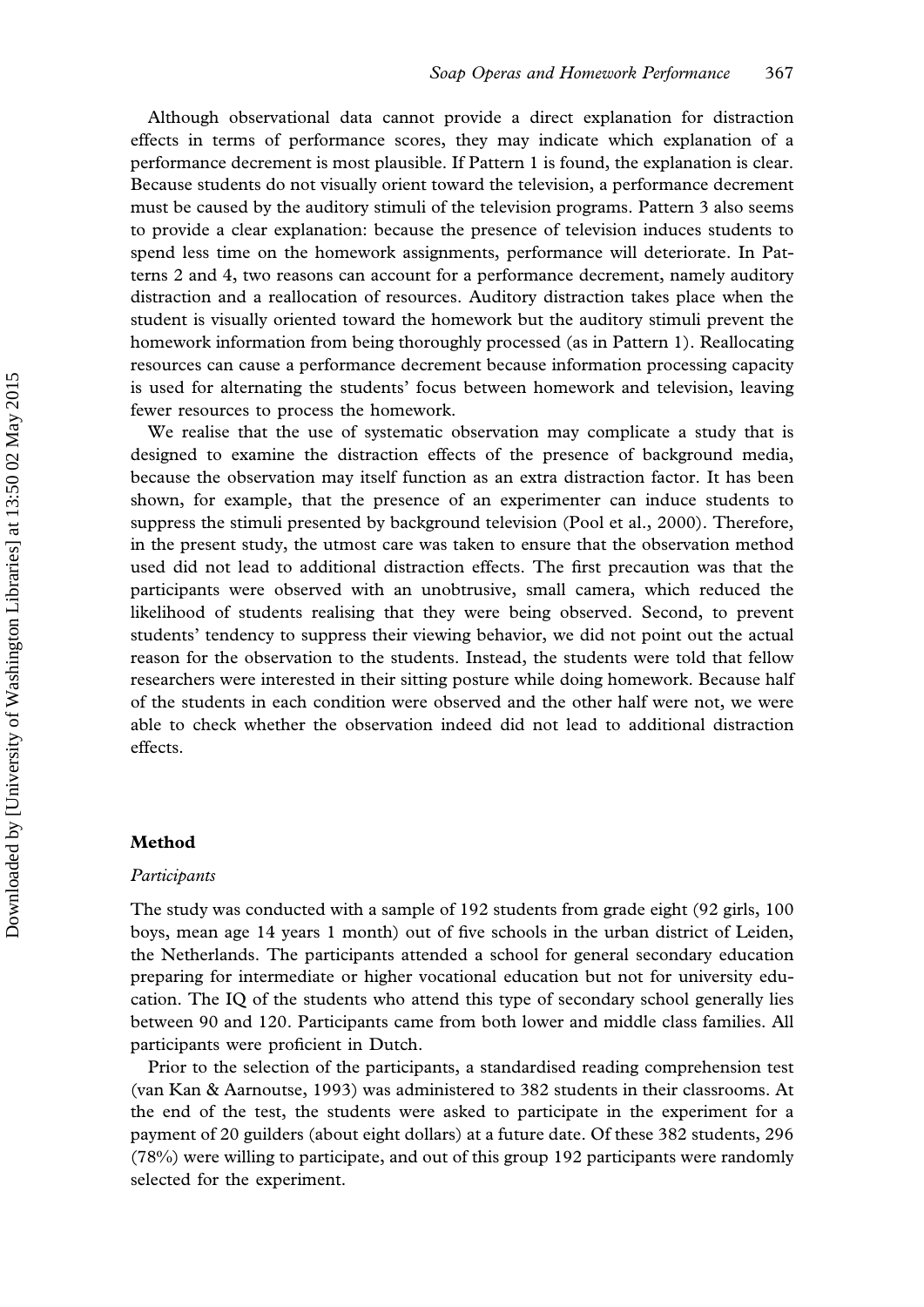## *Design*

Four background media conditions were utilised, namely; televised new soap opera episodes; televised old soap opera episodes; soundtrack of new soap opera episodes (audio-only); and no background medium. In addition, in each condition half of the students were observed and the other half were not. In all, there were thus four (background condition)  $\times$  two (observation condition) conditions. The decision was made to keep the number of participants even over cells and to match students on their scores on the reading comprehension test administered at school. Matching on this variable was done to improve the power of the study (Kirk, 1982), because reading comprehension and homework performance have been shown to be correlated (Pool et al., 2000). In addition, students' rating of their viewing frequency of soap operas on a five-point scale was used as a matching variable. Prior to the assignment of the participants to the eight conditions of the study, 24 subgroups of eight students with an identical or almost identical score on the reading comprehension test and the same viewing frequency of soap operas were formed. The eight students in each subgroup were randomly assigned to one of the eight conditions. All participants received both paper-and-pencil and memorisation assignments. The order of presentation of the two types of assignments was systematically varied.

Including the type of assignment, the overall design was a four (background condition: new episodes vs. old episodes vs. audio-only vs. silence)  $\times$  two (observation vs. no observation) $\times$ two (homework assignment: paper-and-pencil vs. memorisation) factorial design, with background condition and observation as between-subjects factors and type of homework as a within-subjects factor.

## *Materials*

*Background Programs.* The television programs shown were taken from three highly popular Dutch soap operas, called *Goudkust (Gold Coast)*, *Onderweg naar Morgen (Going to Tomorrow)* and *Goede Tijden, Slechte Tijden (Good Times, Bad Times)*. Apart from the language used, these soap operas are comparable with American and British soap operas; relationships, love, and romance are among the main themes, and the storyline develops slowly.

In the audio-only and the new episodes television condition, episodes were used that were broadcast for the first time at the time of the experiment. As a consequence, the students involved in these conditions were presented with different episodes with new content each day. Each of the three episodes shown lasted about 30 minutes. The shows were interrupted by commercials, and contained replays of extracts from previous episodes, the leaders and credits. In the audio-only condition, students were presented with the soundtrack of the same episodes that were used in the new episodes television condition.

In the old episodes television condition, a videotape was used that contained earlier episodes of the same three Dutch-language soap opera serials. The episodes had been broadcast about one year prior to the experiment. They also contained commercials, replays of extracts from previous episodes, leaders and credits. The videotape lasted about 90 minutes.

*Homework Assignments.* The paper-and-pencil and memorisation assignments used were adopted from Pool et al. (2003). The paper-and-pencil assignment consisted of a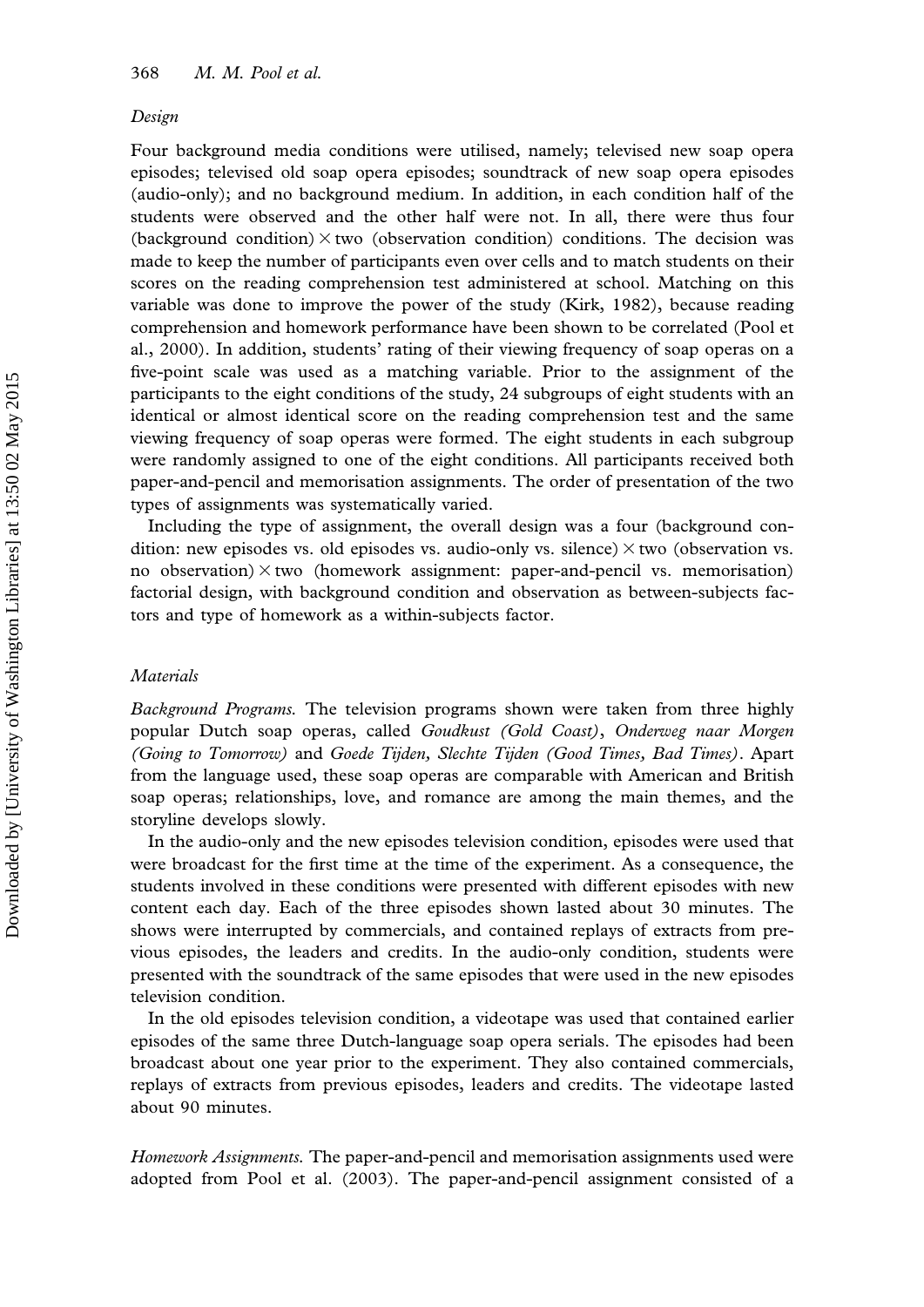Dutch reading comprehension task, containing five texts and a total of 25 corresponding multiple choice questions. The questions asked the students to identify the central theme of a text, to link different parts of a text, and to draw inferences from the information provided in the text. The text was available while answering the questions.

In addition, all participants received a memorisation assignment, containing a geographical and a history task. In the geography assignment, a map with the names of 22 African countries had to be studied. Recall questions required students to name 15 African countries shown on an unmarked map. In addition, the names of the capitals of eight of these African countries had to be memorized. Recall questions asked for the capitals of seven given countries. In the history task, a text on the history of an imaginary African island had to be studied. The recall test consisted of 16 questions that assessed students' factual knowledge about the history of the island. The study material was not available when students answered the questions.

# *Dependent Measures*

*Experimental Measures.* The homework performance and time were established by means of four dependent measures: the proportion of correct answers in the paper-andpencil assignment; the proportion of correct answers in the memorisation assignment; the total amount of time students spent on the paper-and-pencil assignment; and the total amount of time students spent on studying the learning material.

*Observational Measures.* For half of the participants in each condition, a camera recorded where the students' eyes were focused while doing the homework assignments. In the content analysis of the videotapes, three categories were distinguished: eyes on screen (Thorson, 1994), eyes on homework, and eyes on another point in the room. During analysis of the observation tapes, one of three buttons of a small device was pressed at a look onset and released when the eyes changed direction. The push-button device was connected to a computer that recorded the duration and frequency with which each button was pressed. To determine intercoder reliability, 10 (10%) of the 96 videotapes were analysed by two independent coders.

In the data analysis five observational measures were used: the total amount of time used to complete the assignments (intercoder reliability  $r = 1.00$ ,  $P = 0.000$ ); the total amount of time the eyes were focused on the homework assignments  $(r = 0.962,$  $P = 0.000$ ; the total amount of time the eyes were focused on the television screen  $(r = 0.981, P = 0.000)$ ; the total amount of time the eyes were focused on another point in the room  $(r = 0.971, P = 0.000)$ ; and the frequency with which students looked up from their homework toward the television  $(r = 0.999, P = 0.000)$ .

The observational measure of the total amount of time taken to complete the assignments was highly correlated  $(r = 0.927, P = 0.000)$  with the self-report measure obtained during the experiment (the participants recorded the time at the beginning and end of each assignment).

#### *Procedure*

The experiment was conducted four evenings a week over a period of seven weeks. Each evening, eight participants—one in each condition—were tested. The experiment was conducted in a university building. Because the new soap operas were shown while they were broadcast on television, the students had to be at the university building by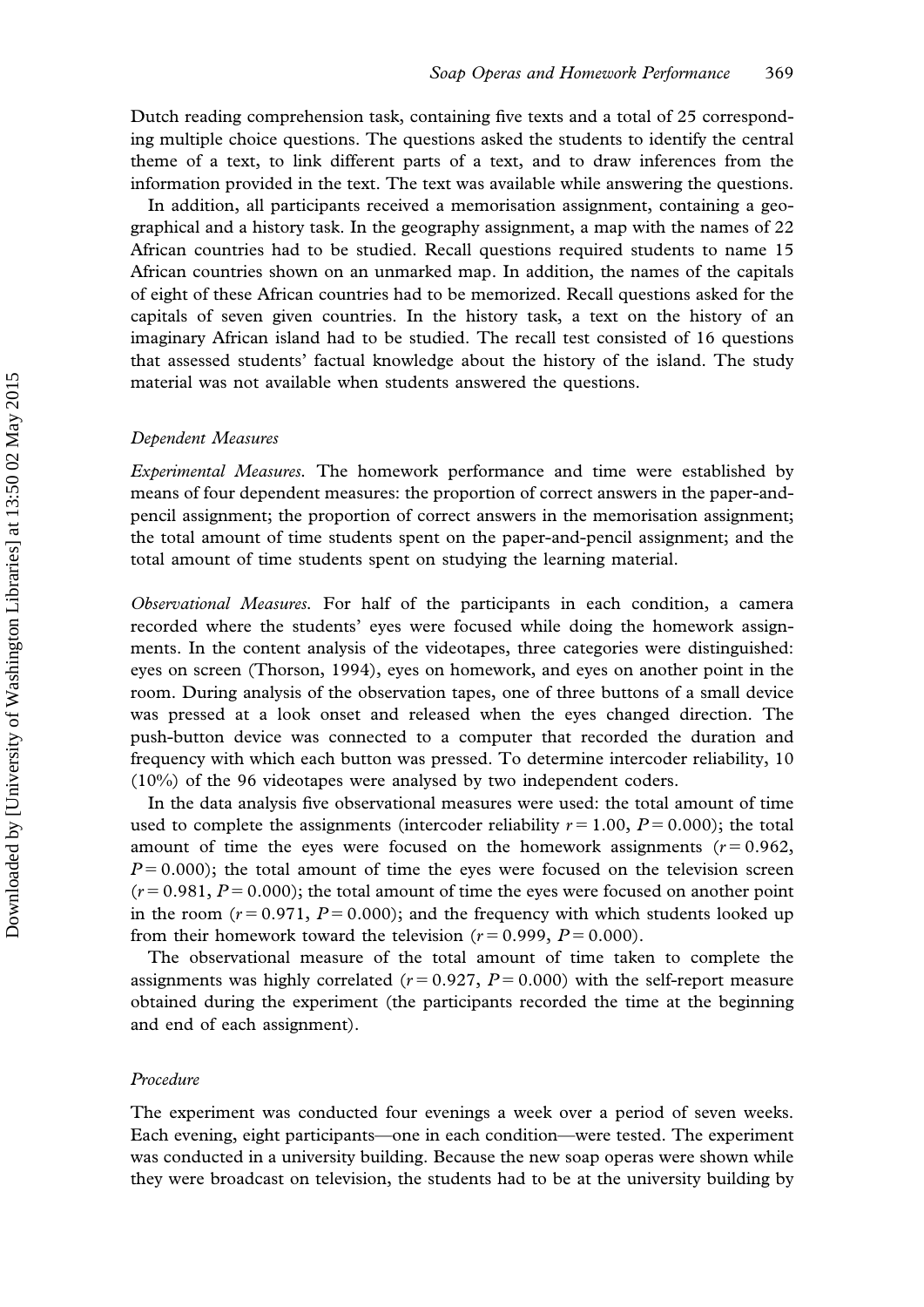7 p.m. The last soap opera episode ended at 8.30 p.m. For the safety of the students, the experimenters picked them up at their houses by car and drove them to the university building. After the experiment the participants were driven back home. After their arrival at the university building, the experimenter took the participant to one of eight experimental rooms. Each participant was tested individually.

*Setting.* Each room contained a writing desk with a desk chair, a small table with some comfortable chairs, a cupboard and some posters to make it resemble a study. On the table was a digital clock, a pen and something to drink for the student.

In all conditions, a television set with a 23 inch screen was present in the room. The television was placed in front of the participant at a distance of approximately 10 feet. In the media conditions the audio information was played through separate speakers on top of the television set. The intensity of the sound was set at a level of about 60–70 decibels. In the television conditions, both the television and sound were turned on, whereas in the audio-only condition only the sound was turned on. The three different new soap operas were broadcast on three different television channels. The channels were switched in a separate room. In the old episodes television condition, a VCR was used to play the videotape with old episodes. In the control condition, the television set was not turned on.

In the conditions in which students were observed, a small camera was placed in the room. It was situated about 10 inches below the television set, on top of an extra VCR. The camera was placed in front of the student in order to get a good view of the student's direction of view. The camera was hardly visible; it was built into a small box that did not look like a camera and the student could only see a small lens.

*Instructions.* After the participant had been seated at the writing desk, the experimenter explained the purpose of the experiment: "We are interested in knowing how high school students do their homework." We refrained from explaining explicitly that the study was designed to study the impact of background media on homework, in order to avoid students doing their best to prove that they could do their homework well with a medium in the background. The experimenter continued explaining the procedure of the experiment: "Here, I have number of booklets for you. One with a paper-and-pencil assignment, one with memorisation assignments, and one with questions about the memorisation material. I'll give you one booklet at a time. At the beginning and end of each booklet you have to write down the time indicated on the clock." Thereafter, the experimenter explained the task in the first booklet. Because the participant was left alone while doing the homework, the experimenter showed where the participant could come to get her when the assignment in the booklet was finished. In the control condition the experimenter concluded by saying: "You can begin with the first task. Do not forget to write down the time". Thereafter, the experimenter left the room.

In the television conditions the students received an additional instruction: "A lot of students do their homework in front of the television. Therefore, we'll also turn on the television here. Do the homework just as you do it at home. It is no problem if you want to watch television every so often." A dual-task instruction was chosen to maximise resemblance to the normal homework situation. Students in the audio condition received a similar dual-task instruction. The experimenter told them that students in the home situation often listen to the radio while doing homework and, therefore, the radio would also be turned on during the experiment. The experimenter indicated that the students were allowed to listen to the radio every so often. After this instruction, the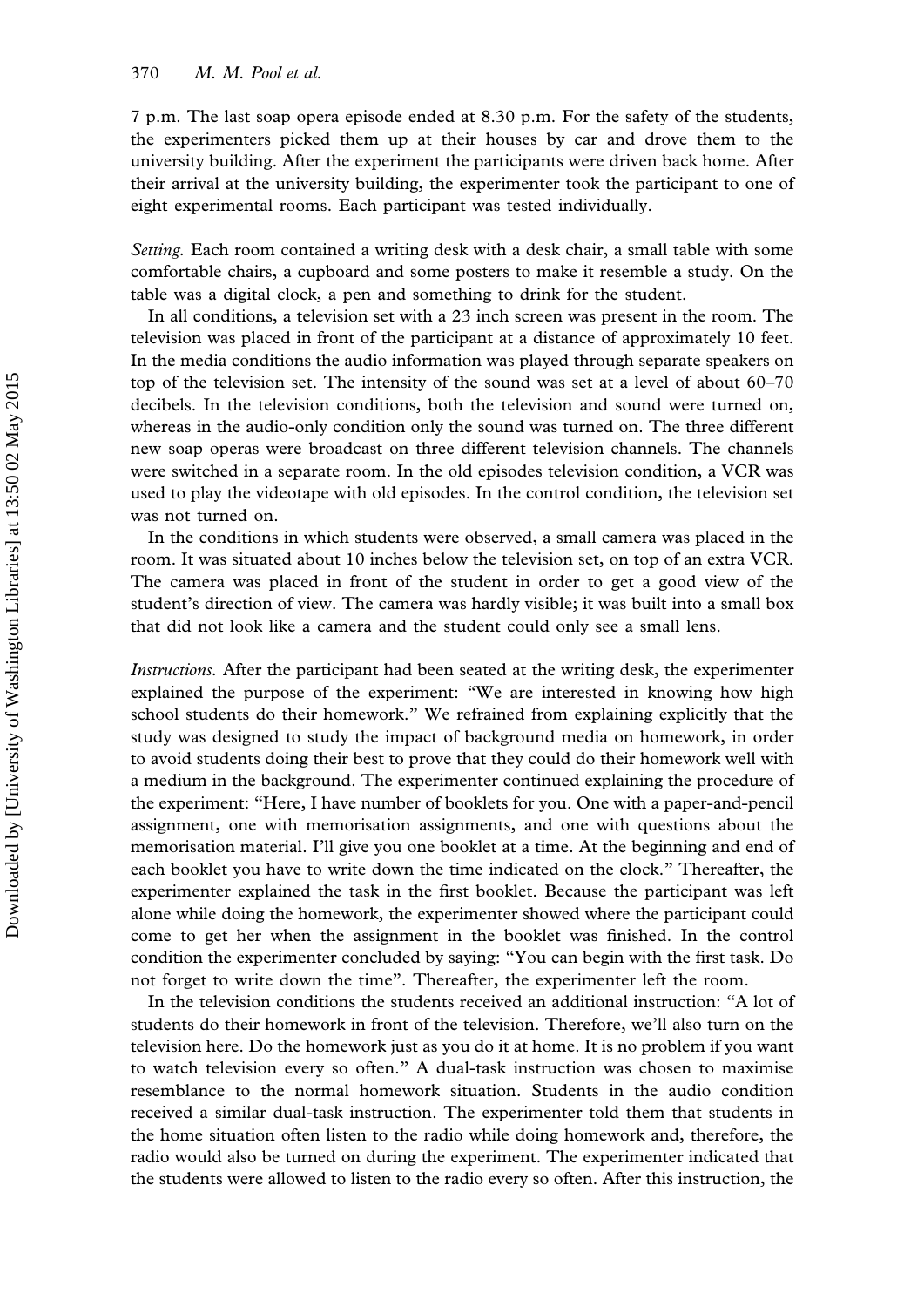media used in the experimental conditions were turned on and the experimenter said: "You can start this assignment now. Don't forget to write down the time." Subsequently, the experimenter left the room.

Students in the observation conditions received an additional instruction explaining that a camera would be turned on during the experiment. To stimulate students to watch the television or listen to the radio as they would do at home, it was decided not to tell them that their viewing behavior was of interest. Instead, they received the following instruction: "Oh by the way, fellow researchers are doing a study on how people sit while working. They would also like to know students' posture while doing homework. Therefore, we have a camera here that records your sitting position. You don't have to sit in a special or neat way, they are just interested in how you sit usually. Okay?" Then the students were told not to pay too much attention to the camera, because no one else would see the tape.

In all conditions, the experimenter explained the tasks in the second booklet after the student had finished the assignment in the first booklet. For half of the students, the first task was the paper-and-pencil assignment. For the other half, the first booklet contained the memorisation material. After the participants studied the memorisation material, this booklet was collected and a booklet with questions was given. While answering these questions the television or radio was turned off, because students normally do tests or examinations at school without media playing in the background.

When the student had finished all homework assignments, he or she received the payment for participation and was taken back home by one of the experimenters.

## **Results**

## *Experimental Data*

Initial data checks showed that the distributions of the dependent variables (that is, the proportion of correct answers and the mean amount of time spent on the homework assignments) satisfied the assumptions underlying analysis of variance. An analysis of outliers using Cook's distances (1977) yielded no data points for which Cook's distance was greater than one (Cook & Weisberg, 1982). Therefore, the scores of all 192 participants were included in the analyses. An alpha level of 0.05 was used for all statistical tests.

## *Performance*

A four (background condition: new episodes vs. old episodes vs. audio-only vs. silence)  $\times$  two (observation vs. no observation)  $\times$  two (assignment: paper-and-pencil vs. memorisation) analysis of variance was performed on the homework performance scores (proportion of correctly answered questions). Table I presents the homework performance scores as a function of observation condition. Analysis of variance revealed that the presence of an observation camera did not affect students' homework performance scores. There was no statistically significant main effect for observation condition  $[F(1, 184) = 0.91, MSE = 0.03, P = 0.343]$ , nor were interactions with the observation condition significant  $(P > 0.154)$ .

Table II presents the homework performance scores for paper-and-pencil and memorisation assignments as a function of background condition. A statistically significant main effect was found for type of assignment  $[F(1, 184) = 56.20, MSE = 0.02$ ,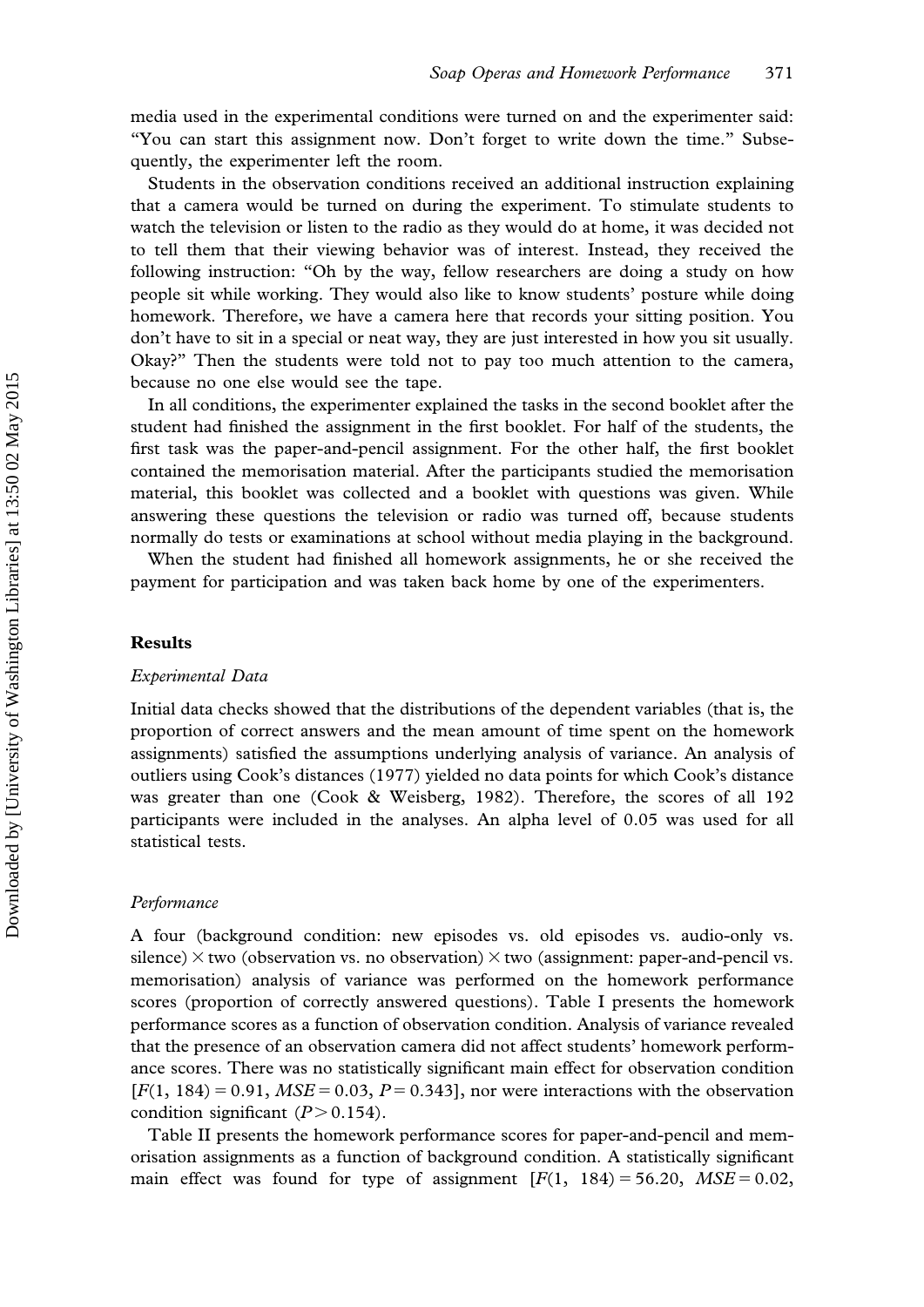|               |      | Observation | No observation |      |  |
|---------------|------|-------------|----------------|------|--|
|               | Mean | <b>SD</b>   | Mean           | SD   |  |
| Television    |      |             |                |      |  |
| Old episodes  | 0.55 | 0.17        | 0.63           | 0.11 |  |
| New episodes  | 0.64 | 0.12        | 0.60           | 0.14 |  |
| Audio-only    | 0.64 | 0.12        | 0.66           | 0.14 |  |
| Control group | 0.66 | 0.14        | 0.70           | 0.11 |  |
| Total         | 0.62 | 0.14        | 0.65           | 0.13 |  |

TABLE I. Proportion of correct answers on the homework assignments as a function of observation condition  $(n = 192)$ 

 $P = 0.000, \eta^2 = 0.23$ , using  $\eta^2 = SS_{\text{effect}}/(SS_{\text{effect}} + SS_{\text{error}})$  (Tabachnick & Fidell, 1989)]. Students on average performed better on paper-and-pencil than on memorisation tasks. Furthermore, a statistically significant main effect was found for background condition  $[F(3, 184) = 4.75, MSE = 0.03, P = 0.003, \eta^2 = 0.72]$ . As anticipated in H1, post hoc comparisons showed that both students presented with new episodes  $[t(94) = -2.41$ ,  $P = 0.018$ ] and students who received old episodes  $[t(94) = -3.24, P = 0.002]$  performed significantly less well than students in the control condition did. However, contrary to H2, no differential distraction effect was found between the old and new episodes conditions  $[t(94) = 0.96, P = 0.338]$ . Unlike H4, students in the audio-only condition did not perform worse than those studying in silence  $[t(94) = -1.17$ ,  $P = 0.246$ . H5 was partly confirmed: students in the audio-only condition did perform significantly better than students in the old episodes condition  $[t(94) = 2.15]$ ,  $P = 0.034$ , but they did not perform significantly better than students in the new episodes condition  $[t(94) = -1.25, P = 0.215]$ . Finally, as anticipated in H3, the interaction between type of assignment and background condition was not significant  $[F(3, 184) = 0.36, MSE = 0.02, P = 0.784]$ , indicating that the background programs did not lead to differential distraction effects on memorisation and paper-and-pencil assignments.

#### *Time*

A four (background condition: new episodes vs. old episodes vs. audio-only vs.

TABLEII. Proportion of correct answers on paper-and-pencil and memorisation assignments as a function of background condition  $(n = 192)$ 

|               | Paper-and-pencil |           | Memorisation |      | Total |           |
|---------------|------------------|-----------|--------------|------|-------|-----------|
|               | Mean             | <b>SD</b> | Mean         | SD.  | Mean  | <b>SD</b> |
| Television    |                  |           |              |      |       |           |
| Old episodes  | 0.65             | 0.15      | 0.55         | 0.18 | 0.59  | 0.15      |
| New episodes  | 0.67             | 0.14      | 0.58         | 0.17 | 0.62  | 0.13      |
| Audio-only    | 0.70             | 0.13      | 0.62         | 0.18 | 0.65  | 0.13      |
| Control group | 0.75             | 0.11      | 0.63         | 0.16 | 0.68  | 0.13      |
| Total         | 0.69             | 0.14      | 0.60         | 0.17 | 0.64  | 0.14      |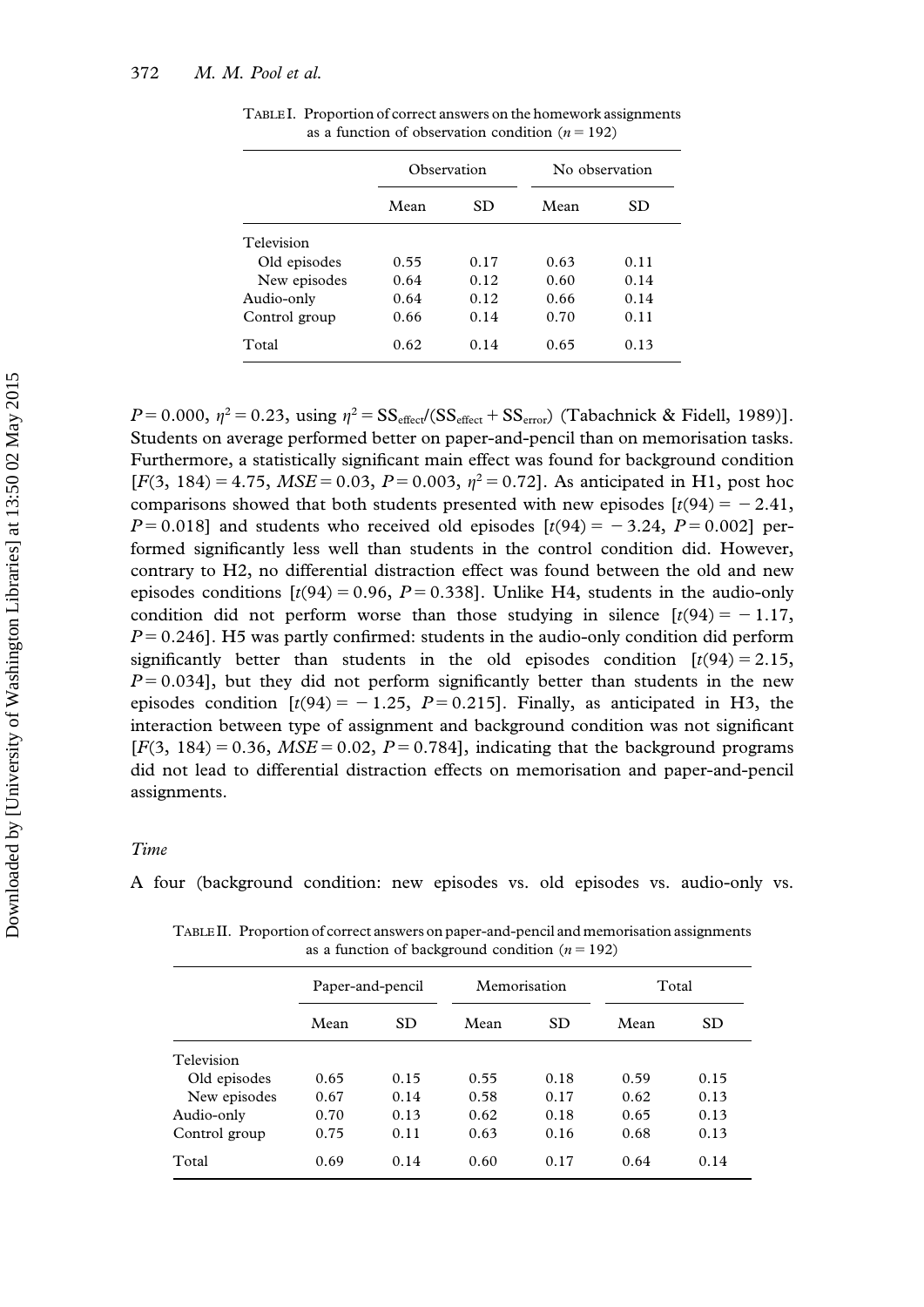|               | Observation |       | No observation |       |  |
|---------------|-------------|-------|----------------|-------|--|
|               | Mean        | SD    | Mean           | SD    |  |
| Television    |             |       |                |       |  |
| Old episodes  | 61.57       | 19.41 | 63.25          | 23.65 |  |
| New episodes  | 62.58       | 18.13 | 57.67          | 12.23 |  |
| Audio-only    | 54.08       | 16.88 | 53.08          | 15.28 |  |
| Control group | 49.71       | 10.26 | 46.58          | 12.66 |  |
| Total         | 56.94       | 17.11 | 55.15          | 17.46 |  |

TABLE III. Mean number of minutes spent completing the homework assignments as a function of observation condition  $(n = 192)$ 

silence)  $\times$  two (observation vs. no observation)  $\times$  two (homework assignment: paperand-pencil vs. memorisation) analysis of variance was performed on homework time (mean number of minutes needed to do the homework). Table III shows the homework time as a function of observation condition. No statistically significant main effect was found for the observation condition  $[F(1, 183) = 0.59, MSE = 137.13, P = 0.444]$ , nor were any interaction effects with observation condition significant  $(P > 0.244)$ , indicating that the presence of an observation camera did not affect the amount of time used to complete the assignments.

Table IV presents the amount of time spent on completing the paper-and-pencil and memorisation assignments as a function of background condition. A statistically significant main effect for type of assignment was found  $[F(1, 183) = 74.72$ ,  $MSE = 90.95$ ,  $P = 0.000$ ,  $\eta^2 = 0.29$ ], indicating that students on average used more time to complete the memorisation assignments than the paper-and-pencil assignments. Also, a significant main effect was found for background condition [*F*(3, 183) = 7.28,  $MSE = 137.13$ ,  $P = 0.000$ ,  $\eta^2 = 0.11$ ]. Post hoc *t*-tests confirmed H1: relative to the control condition, completion of the homework assignments took significantly more time in both the new episodes condition  $[t(94) = 4.30, P = 0.000]$ and the old episodes condition  $[t(93) = 4.05, P = 0.000]$ . However, contrary to H2, students presented with new episodes did not use significantly more time to complete the assignments than did students who received old episodes  $[t(93) = -0.60,$  $P = 0.55$ ]. In addition, contrary to H4, students in the audio-only condition did not use more time to complete the assignments than students in the control condition  $[t(94) = -1.92, P = 0.058]$ . As anticipated in H5, students in the audio-only condition used significantly less time than students in both the new episodes condition  $[t(94) = 2.04, P = 0.000]$  and the old episodes television condition  $[t(93) = -2.28$ ,  $P = 0.025$ . In agreement with H3, no significant interaction emerged between type of assignment and background condition  $[F(3, 183) = 0.65, MSE = 90.95, P = 0.583]$ , indicating that the distraction effects of the background programs were about equally strong for the paper-and-pencil and memorising assignments.

# *Observational Data*

The observational data provided three scores for the television and control conditions, namely, the amount of time students' eyes were focused on the homework tasks, the amount of time their eyes were focused on the screen, and the amount of time their eyes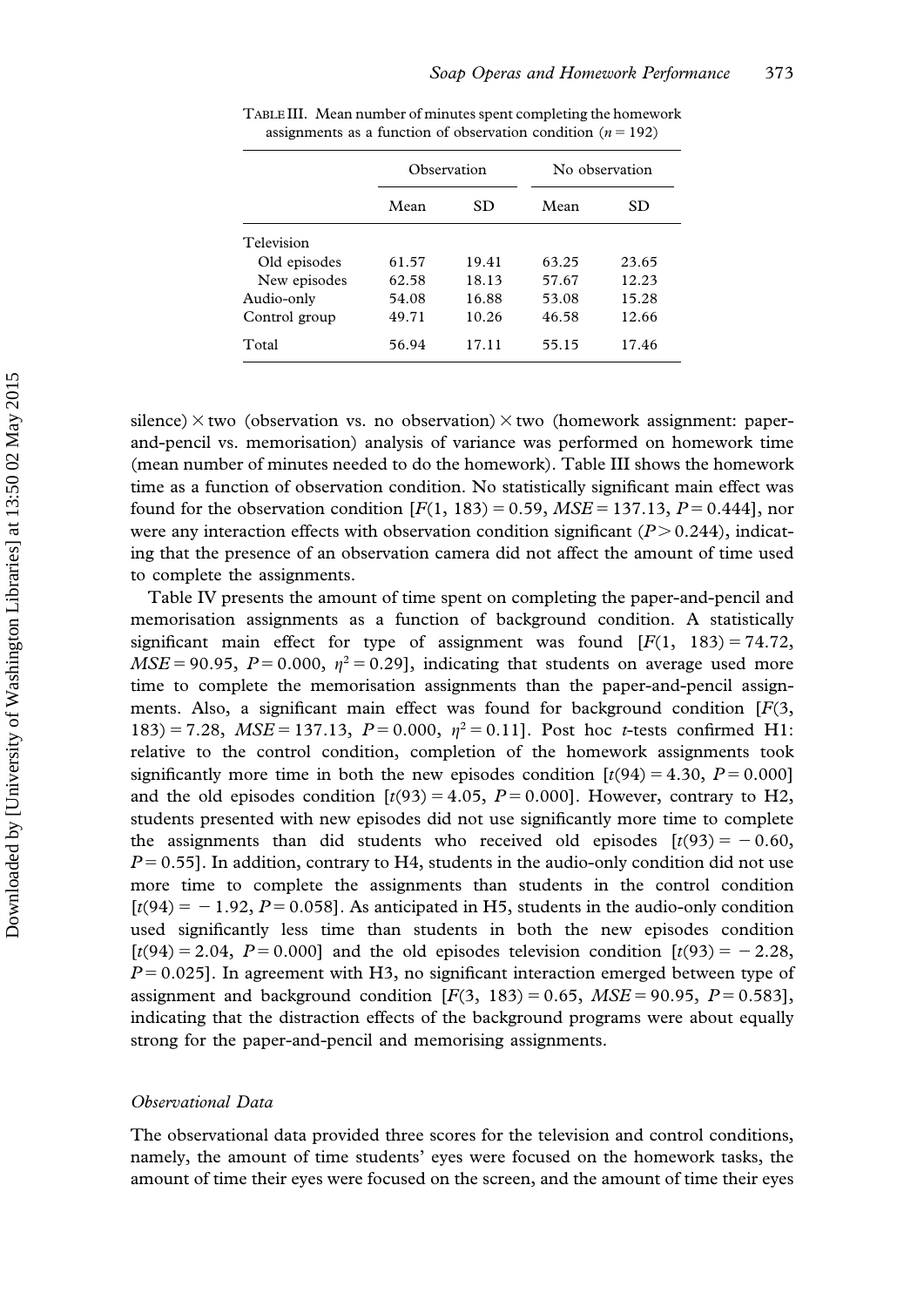|               | Paper-and-pencil |           | Memorization |           | Total |           |
|---------------|------------------|-----------|--------------|-----------|-------|-----------|
|               | Mean             | <b>SD</b> | Mean         | <b>SD</b> | Mean  | <b>SD</b> |
| Television    |                  |           |              |           |       |           |
| Old episodes  | 25.79            | 8.74      | 37.08        | 18.37     | 62.43 | 21.46     |
| New episodes  | 26.13            | 7.53      | 34.00        | 11.90     | 60.13 | 15.50     |
| Audio-only    | 22.85            | 7.04      | 30.73        | 11.25     | 53.58 | 15.94     |
| Control group | 20.46            | 4.67      | 27.69        | 10.12     | 48.15 | 11.51     |
| Total         | 23.80            | 7.45      | 32.38        | 13.67     | 56.04 | 17.27     |

TABLE IV. Mean number of minutes spent completing the paper-and-pencil and memorisation assignments as a function of background condition  $(n = 192)$ 

were focused on another point in the room. Because the mean amount of time students spent looking at another point in the room was found to be about equal for students in the control and television conditions  $[F(2, 71) = 2.93, MSE = 3.29, P = 0.060]$ , the "eyes on another point" measure was omitted from further analyses.

The first two columns of Table V present the mean amount of time students' eyes were focused on homework and television as a function of background condition. A multivariate analysis of variance was performed with the eyes on homework and eyes on screen measures as dependent variables and background condition (new episodes vs. old episodes vs. silence) as independent variable. Observational time data confirmed the finding from the self-report time measure obtained during the experiment that students in the television conditions on average used more time to complete the assignments than students in the control condition  $[F(2, 71) = 4.11, MSE = 310.89$ ,  $P = 0.021$ . A univariate analysis of variance showed that students in the control condition and television conditions on average spent the same amount of time looking at the homework task  $[F(2, 68) = 0.53, MSE = 99.60, P = 0.594]$ . However, relative to students in the control condition, students in the television conditions spent additional time looking at the screen  $[F(2, 68) = 16.96, MSE = 99.60, P = 0.000, \eta^2 = 0.33]$ . As shown in Fig. 2, students in the control and television conditions on average spent about 47 minutes looking at the homework tasks, and students in the television conditions also spent an additional 15 minutes looking at the screen. The mean amount

TABLE V. Mean amount of minutes students' eyes were focused on homework and the television screen, and the mean number of times students looked up from the homework toward the screen, as a function of background condition  $(n = 71)$ 

|               | Eyes on<br>homework<br>(minutes) |           | Eves on<br>screen<br>(minutes) |              | Looking up from<br>homework to screen<br>(frequency) |              |
|---------------|----------------------------------|-----------|--------------------------------|--------------|------------------------------------------------------|--------------|
|               | Mean                             | <b>SD</b> | Mean                           | SD.          | Mean                                                 | <b>SD</b>    |
| Television    |                                  |           |                                |              |                                                      |              |
| Old episodes  | 44.64                            | 13.62     | 15.27                          | 14.06        | 169                                                  | 75           |
| New episodes  | 48.24                            | 15.71     | 14.14                          | 9.83         | 146                                                  | 72           |
| Control group | 47.77                            | 9.37      | $\mathbf{0}$                   | $\mathbf{0}$ | $\mathbf{0}$                                         | $\mathbf{0}$ |
| Total         | 46.87                            | 13.13     | 9.94                           | 12.04        | 107                                                  | 96           |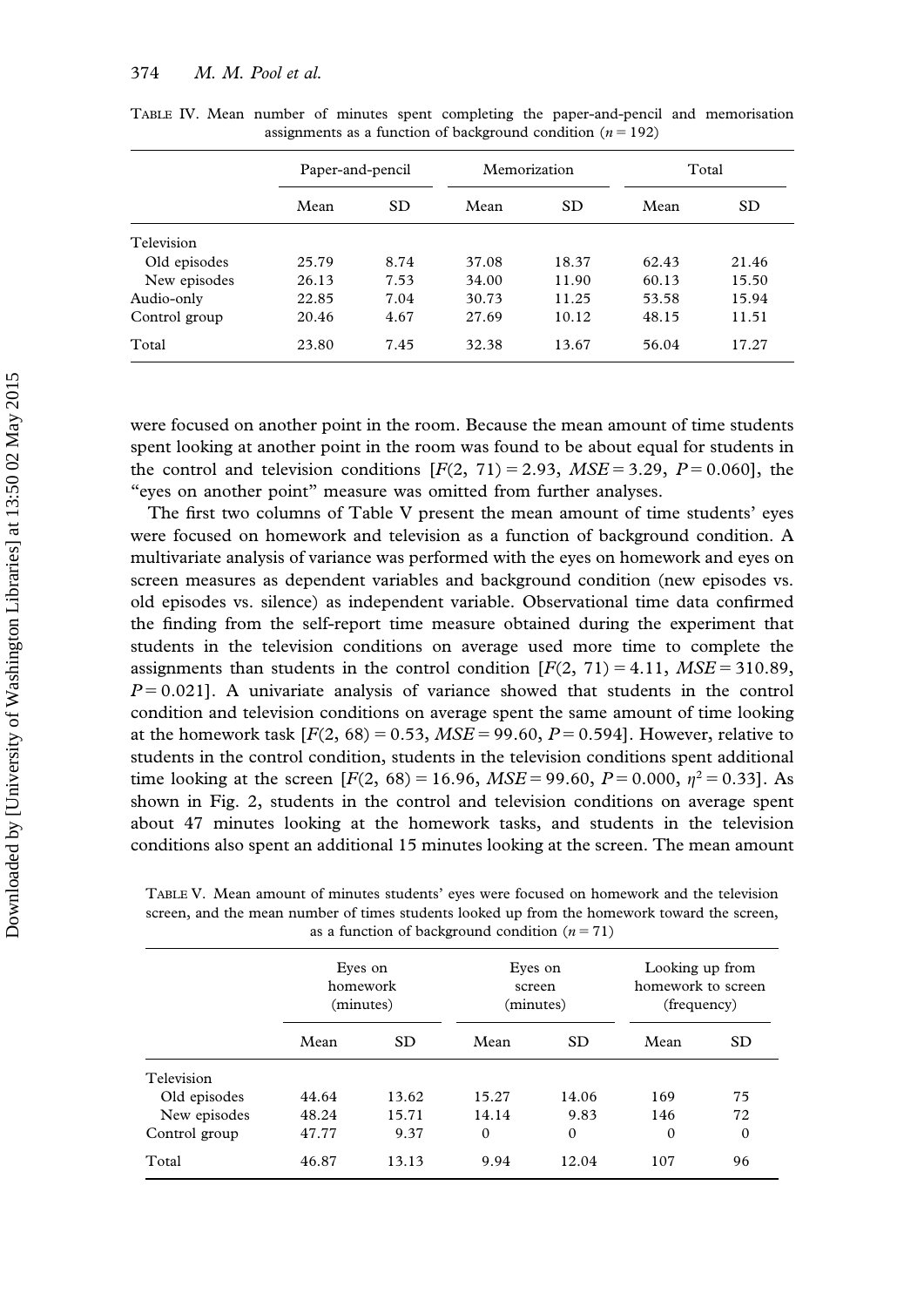

Eyes on homework Eyes on screen

FIG. 2. Total time spent on looking at the homework task and the screen in the television and control conditions.

of time students looked at the screen was about equal for students presented with old and new episodes  $[t(46) = -0.32, P = 0.748]$ .

The third column of Table V presents the frequency with which students looked up from their homework toward the screen as a function of background condition. A univariate analysis of variance was performed with the frequency of looking up as the dependent variable and background condition (new episodes vs. old episodes vs. silence) as the independent variable. A significant main effect was found for background condition  $[F(2, 68) = 53.92, MSE = 3650.98, P = 0.000, \eta^2 = 0.61]$ . Post hoc *t*-tests showed that students in the two television conditions looked up significantly more often from their homework toward the screen than students in the control condition [new episodes condition  $t(45) = 9.71$ ,  $P = 0.000$ ; old episodes condition  $t(45) = 10.86$ ,  $P = 0.000$ . However, students in the two television conditions on average looked up about equally often from their homework toward the television  $[t(46) = -1.10, P = 0.277].$ 

## **Discussion**

As anticipated in Hypothesis 1, the findings from the present study clearly show that background soap operas interfere with high school students' homework performance and extend the time used to complete the homework assignments. However, contrary to Hypothesis 2, the distraction effects of new episodes, which students usually watch during home study, were no stronger than those observed for old episodes in previous studies. Therefore, our concern that the results of the studies of Pool et al. (2000, 2003) would not fully apply to the home study situation because old episodes of soap operas were used, proved not to hold true. Old and new episodes turned out to interfere equally strongly with homework performance and the amount of time needed to complete assignments. Therefore, there is no reason to assume that the fact that old episodes were used in the studies of Pool et al. restricts the generalisability of the findings from these studies to the home study situation.

Our expectation that new episodes would lead to stronger distraction effects than old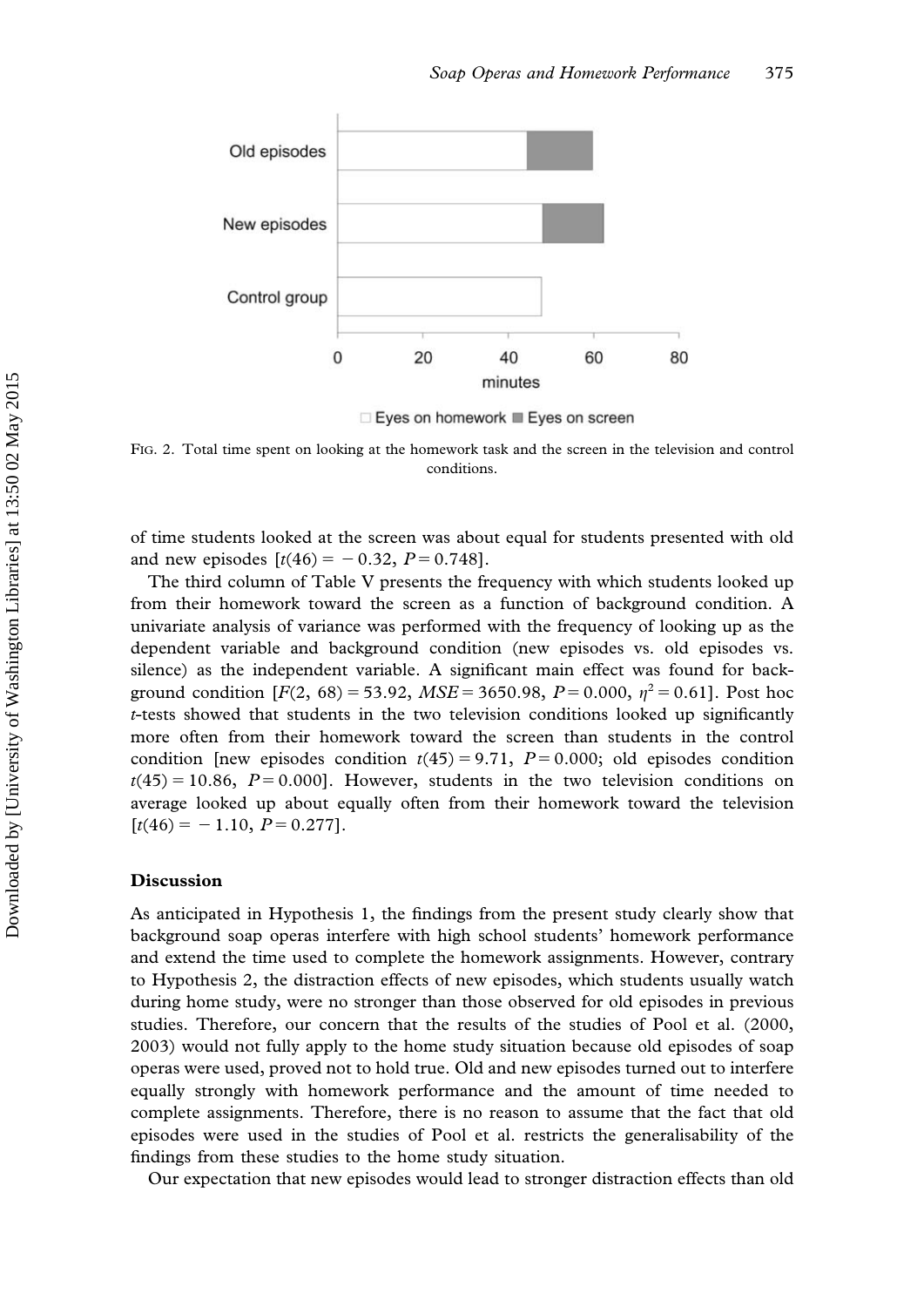episodes was based on the assumption that new episodes would attract more attention, because students are likely to be interested in the continuation of episodes watched on previous days and be eager to know further developments in the serial. However, the observational data collected in our study provided no indication whatsoever that students paid more attention to new episodes than to old episodes. Students in the old and new episodes conditions used the same amount of time to look at the screen and equally often looked up from their homework toward the screen, which suggests that students were just as interested in the old episodes as in the new ones. One reason why the old episodes attracted as much attention as the new episodes could be that the stories told in old episodes may have been new to some students, who did not watch these episodes when they were broadcast. Students who had seen the old episodes before may have found these stories appealing because they took pleasure in seeing former characters, actors and storylines again.

The finding that distraction effects emerged only in the television conditions, and not in the audio-only condition, indicates that television-induced distraction effects occur only when students are presented with both sound and images. Therefore, the fact that television adds images to auditory information proves to be responsible for television's detrimental effects on students' execution of homework. The important role played by television images is confirmed by our observational data, which clearly showed that students did not use the television as a background radio, but very regularly shifted attention from their homework to the television screen (on average no less than 2.5 times per minute).

Using the self-report measure of time, the study showed that students in the television conditions used about 13 minutes (28%) more time to complete the assignments than students in the control condition. The observational data showed that these additional 13 minutes were fully spent watching television. Therefore, of the four time-division patterns distinguished earlier, Pattern 2 was found: students in the television and control conditions spent the same amount of time looking at their homework and students in the television conditions used extra time to look at the screen. Because the presence of background television did not alter the amount of time students spent looking at the homework tasks, the detrimental effects on students' homework performance observed for soap operas cannot be ascribed to a television-induced reduction in the amount of time spent doing homework. However, as was discussed in the introduction, two other reasons could account for this television-induced performance decrement. First, students could have been distracted by the auditory stimuli while looking at the homework task. This explanation is not plausible, however, because the study showed that no distraction effects in the audio-only condition. The second explanation, that the performance decrement in the television conditions is caused by allocation of information-processing resources to switch attention back and forth from the homework to the television, is more plausible. When looking at the task is frequently interrupted by looking at the screen, processing resources may partly be used to process the information just seen on television or to check where to continue with the task, leaving fewer resources to process the homework. Therefore, frequent alternation of attentional resources in the television conditions may have led to less adequate processing of the homework information, with the result that students' homework performance declined.

The finding that the soundtrack of soap operas did not lead to distraction effects was surprising, because interference of background speech with task performance has been found in several studies (Banbury & Berry, 1997; Colle & Welsh, 1976; Hale &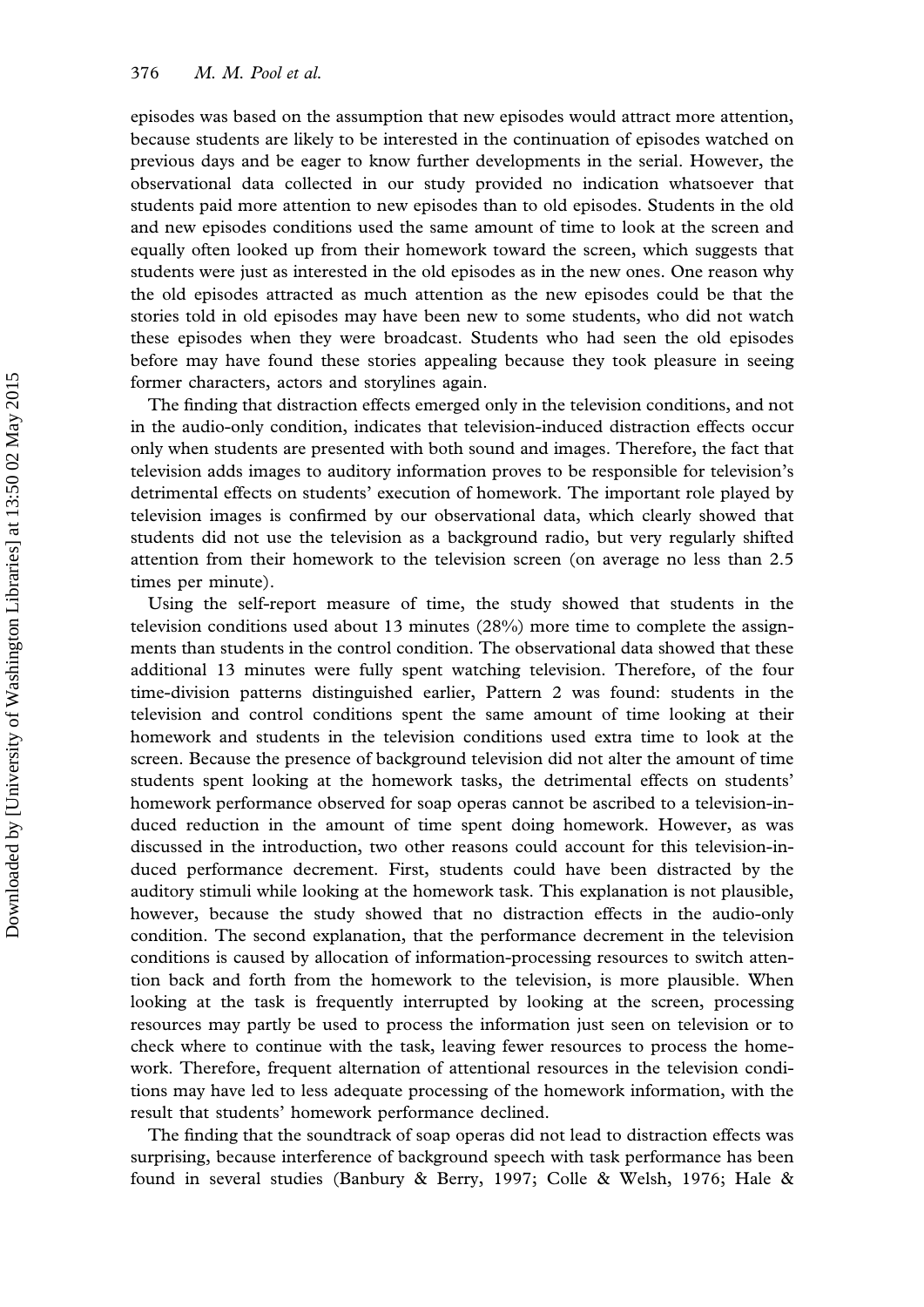Stevenson, 1974; Kaltsounis, 1973; Martin et al., 1988; Salame´ & Baddeley, 1989). One reason why, unlike in the present study, distraction effects were found in previous studies, may be that earlier research employed cognitive tests, rather than homework assignments, that had to be done under time restrictions. As noted before, tests with a time limit demand more resources than homework assignments without time pressure (Kahneman, 1973). An extra reason why background speech proved not to interfere with homework performance in the present study may be that the background speech consisted of soap opera dialogue. Because students in the audio-only condition were presented with these dialogues without the accompanying images, part of the dialogue may have been less understandable than speech that is meant to be understandable without accompanying images. As a consequence, students' interest in the dialogues may have decreased. The findings of the present study, therefore, cannot be directly generalised to the effects of background speech students are generally presented with when they combine doing homework with listening to radio programs. It may very well be that speech in background radio programs does hinder students' homework performance.

In accordance with previous findings (Pool et al., 2003), no differential distraction effects of soap operas were found for difficult paper-and-pencil and memorisation assignments. This finding contradicts the belief held by many students that background television leads to stronger distraction effects on memorisation assignments than on paper-and-pencil assignments (Beentjes et al., 1996). The present study suggests that background television not only leads to distraction effects when memorisation assignments are involved, but also—and to the same extent—when difficult paper-and-pencil assignments are done. Possibly, students tend to believe that distraction effects are strongest for memorisation assignments because memorisation assignments are often more difficult than paper-and-pencil assignments. In the present study, students indeed performed better on the paper-and-pencil assignments than on the memorisation assignments, but this difference in level of difficulty did not result in differential distraction effects. Therefore, the present study did not support the idea that memorisation assignments are more likely to suffer from background television than are paper-and-pencil assignments.

The present and previous studies (Pool et al., 2000, 2003) investigated the impact of background music videos and/or soap operas on students' homework performance and time. Further research should address the distraction effects invoked by other program types, especially program types that may be suspected of evoking strong orienting responses. One type of program may have a high potential for drawing students' attention to the screen: talk shows like *Jerry Springer*, which contain many auditory stimuli (such as quarrelling noisily and fighting), may arouse the students' curiosity. In addition, quiz programs are likely to evoke many orienting responses because they may challenge the viewer to compete against the contestants (Gunter & McAleer, 1997). Further research should systematically examine which program types are most likely to lead to distraction effects on homework performance.

Further research should also investigate which program characteristics co-determine the impact of background television programs on homework performance. The findings of the present study suggest that future research on program characteristics should address two areas. First, because allocation of processing resources back and forth from homework to television may hinder homework performance, research should establish which auditory program attributes induce students to look up from their homework task toward the television. As far as we know, studies investigating which auditory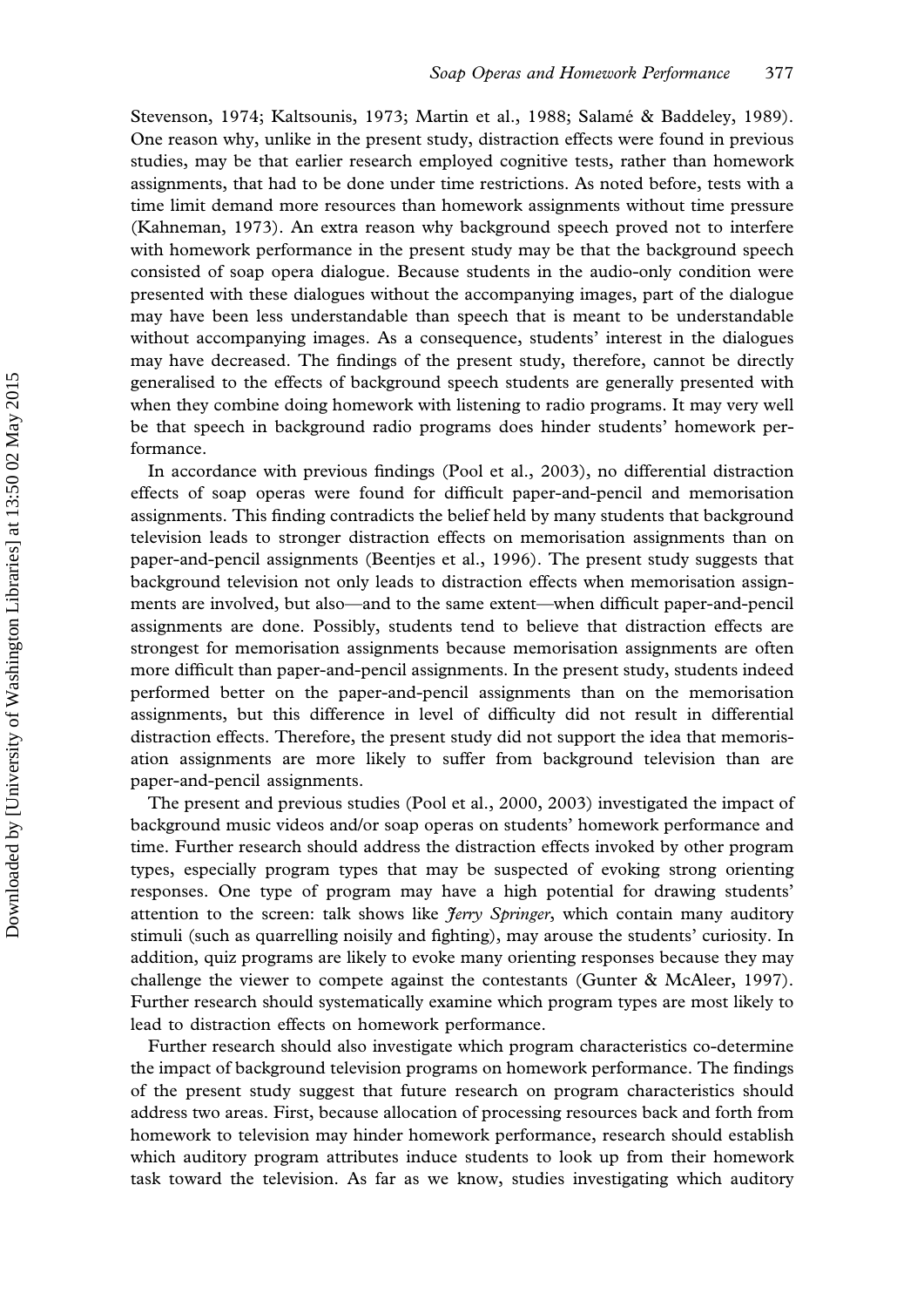characteristics attract viewers' attention have only been conducted with young children as participants (Anderson & Levin, 1976). Audio attributes that tended to elicit a look from young children playing with toys included auditory change, sound effects, laughter, women's voices, children's voices, peculiar voices, and instrumental music. Further research should examine which types of auditory cues invoke look onsets in high school students.

Second, as the present study showed that the amount of time used to complete homework was extended by exactly the number of minutes students spent looking at the screen, it should be examined which audiovisual program attributes maintain students' attention when they are already looking at the screen. It has been shown that the longer a viewer looks at television, the more likely it becomes that he or she will continue to do so, a phenomenon called attentional inertia (Anderson, Alwitt, Lorch, & Levin, 1979). Anderson and Lorch (1983) argued that the duration of visual attention is a function of the nature of the viewing environment and ongoing involvement in specific program content. Other research showed that specific structural features of television (such as cuts, videographics, edits, zooms, and movement) may modulate an attentive viewer's level of attention (Geiger & Reeves, 1993; Lang, 1990; Lang, Geiger, Strickwerda, & Summer, 1993; Thorson & Lang, 1992; Reeves et al., 1985). Future research should explore which other audiovisual program characteristics are likely to maintain the viewer's visual attention.

A question related to the ecological validity of the present study is to what extent the findings of a study conducted in a university building can be generalised to the home study situation. A university setting was selected for testing (rather than a home or recreational setting) so that the distraction could be controlled, tasks could be carefully monitored, and the observed differences between the experimental groups could be confidently attributed to the manipulated variables. Doing homework while alone in a university room may be quite dissimilar from home study if it takes place in the living room, because often in a living room other people are present who may add to the distraction. The experimental setting of the present study more closely resembled home study in the student's bedroom. Therefore, the findings of the present study are less likely to apply to doing homework in the living room than to doing homework in the bedroom. However, this conclusion hardly seems to limit the generalisability of our findings; about 80% of high school students indicate they usually do their homework in their bedroom (Beentjes et al., 1996).

The practical implication that can be drawn from the findings of our study is that students should be recommended to avoid watching soap operas on television when they are doing homework. The present study suggests that a combination of homework with background soap operas may lead to a performance decrement of 12% compared with students studying in silence. In addition, participants studying with background television proved to use 28% more time to complete their assignments than those studying without background television. If students have enough time to do their homework, the extension of time needed to complete assignments need not be a cause for great concern. However, the finding that homework performance may deteriorate does give reason to avoid combining homework with watching soap operas on television.

### **Acknowledgements**

The authors wish to thank Ellen Davids and Marlies van Dolderen for their help in collecting the experimental data, and Eveline van Wageningen for her help in coding the observational data.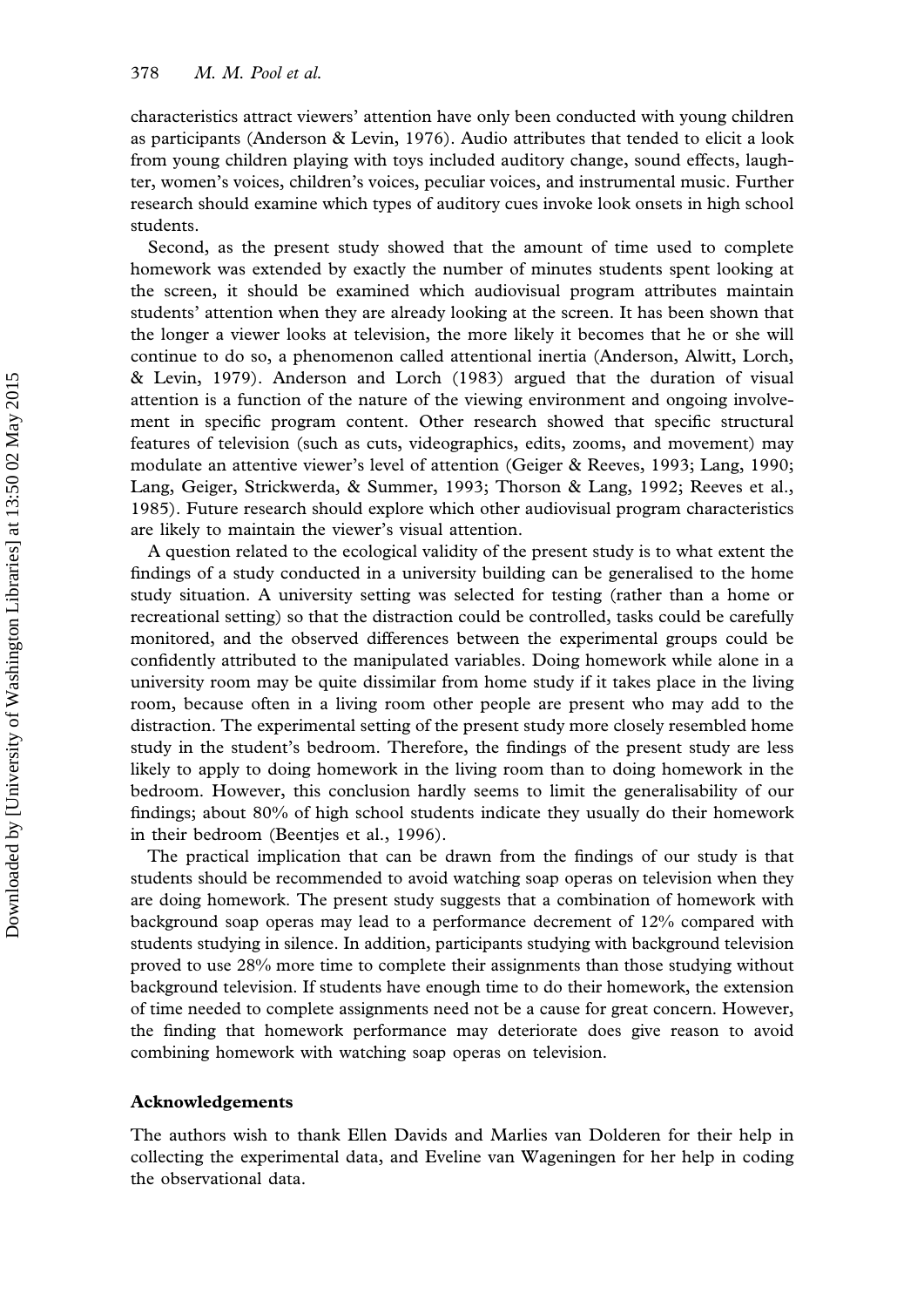*Correspondence:* Marina M. Pool, Netherlands Family Council, Lange Voorhoot 86, 2514 EJ Den Haag, The Netherlands.

#### REFERENCES

- Anderson, D.R., Alwitt, L.F., Lorch, E.P., & Levin, S.R. (1979). Watching children watch television. In G. Hale & M. Lewis (Eds.), *Attention and cognitive development* (pp. 331–361). New York: Plenum.
- Anderson, D.R., & Levin, S.R. (1976). Young children's attention to Sesame Street. *Child Development, 47*, 806–811.
- Anderson, D.R., & Lorch, E.P. (1983). Looking at television: Action or reaction? In J. Bryant & D.R. Anderson (Eds.), *Children's understanding of television: Research on attention and comprehension* (pp. 1–33). New York: Academic Press.
- Armstrong, G.B. (1993). Cognitive interference from background television: Structural effects on verbal and spatial processing. *Communication Studies, 44*, 56–70.
- Armstrong, G.B. (1997, May). *Context and effects of background television on reading: A test of television effects on encoding, recall, and recognition*. Paper presented at the Annual Conference of the International Communication Association, Montreal, Canada.
- Armstrong, G.B., Boiarsky, G.A., & Mares, M.L. (1991). Background television and reading performance. *Communication Monographs, 58*, 235–253.
- Armstrong, G.B., & Greenberg, B.S. (1990). Background television as an inhibitor of cognitive processing. *Human Communication Research, 16*, 355–386.
- Armstrong, G.B., & Sopory, P. (1997). Effects of background television on phonological and visuospatial working memory. *Communication Research, 24*, 459–506.
- Banbury, S., & Berry, D.C. (1997). Habituation and dishabituation to speech and office noise. *Journal of Experimental Psychology: Applied, 3*, 181–195.
- Basil, M.D. (1994). Multiple resource theory I: Application to television viewing. *Communication Research, 21*, 177–207.
- Beentjes, J.W.J., Koolstra, C.M., & van der Voort, T.H.A. (1996). Combining background media with doing homework: Incidence of background media use and perceived effects. *Communication Education, 45*, 59–72.
- Bourke, P.A., Duncan, J., & Nimmo-Smith, I. (1996). A general factor involved in dual-task performance decrement. *The Quarterly Journal of Experimental Psychology, 49*, 525–545.
- Colle, H.A., & Welsh, A. (1976). Acoustic masking in primary memory. *Journal of Verbal Learning and Verbal Behavior, 15*, 17–31.
- Cook, R.D. (1977). Detection of influential observations in linear regression. *Technometrics, 19*, 15–18.
- Cook, R.D., & Weisberg, S. (1982). *Residuals and influence in regression*. New York: Chapman & Hall.
- Cool, V.A., Yarbrough, D.B., Patton, J.E., Runde, R., & Keith, T.Z. (1994). Experimental effects of radio and television distractors on children's performance on mathematics and reading assignments. *Journal of Experimental Education, 62*, 181–194.
- Cooper, H. (1989). *Homework*. White Plains, NY: Longman.
- Cooper, H., Lindsay, J.J., Nye, B., & Greathouse, S. (1998). Relationships among attitudes about homework, amount of homework assigned and completed, and student achievement. *Journal of Educational Psychology, 90*, 70–83.
- Coulter, F. (1985). Homework. In T. Husen & T.N. Postlethwaite (Eds.), *The international encyclopedia of education research and studies* (Vol. 4, pp. 2289–2294). Oxford: Pergamon Press.
- Epstein, J.L. (1984, April). *Effects of teacher practices of parent involvement for change in student achievement in reading and math*. Paper presented at the annual meeting of the American Educational Research Association, New Orleans, LA.
- Furnham, A., Gunter, B., & Peterson, E. (1994). Television distraction and the performance of introverts and extroverts. *Applied Cognitive Psychology, 8*, 705–711.
- Geiger, S., & Reeves, B. (1993). The effects of scene changes and semantic relatedness on attention to television. *Communication Research, 20*, 155–175.
- Gunter, B., & McAleer, J. (1997). *Children and television* (2nd ed.). London: Routledge.
- Hale, G.A., & Stevenson, E. (1974). The effects of auditory and visual distractors of children's performance in a short-term memory task. *Journal of Experimental Child Psychology, 18*, 280–292. Kahneman, D. (1973). *Attention and effort*. Englewood Cliffs, NJ: Prentice Hall.
- Kaltsounis, B. (1973). Effect of sound on creative performance. *Psychological Reports, 33*, 737–738.